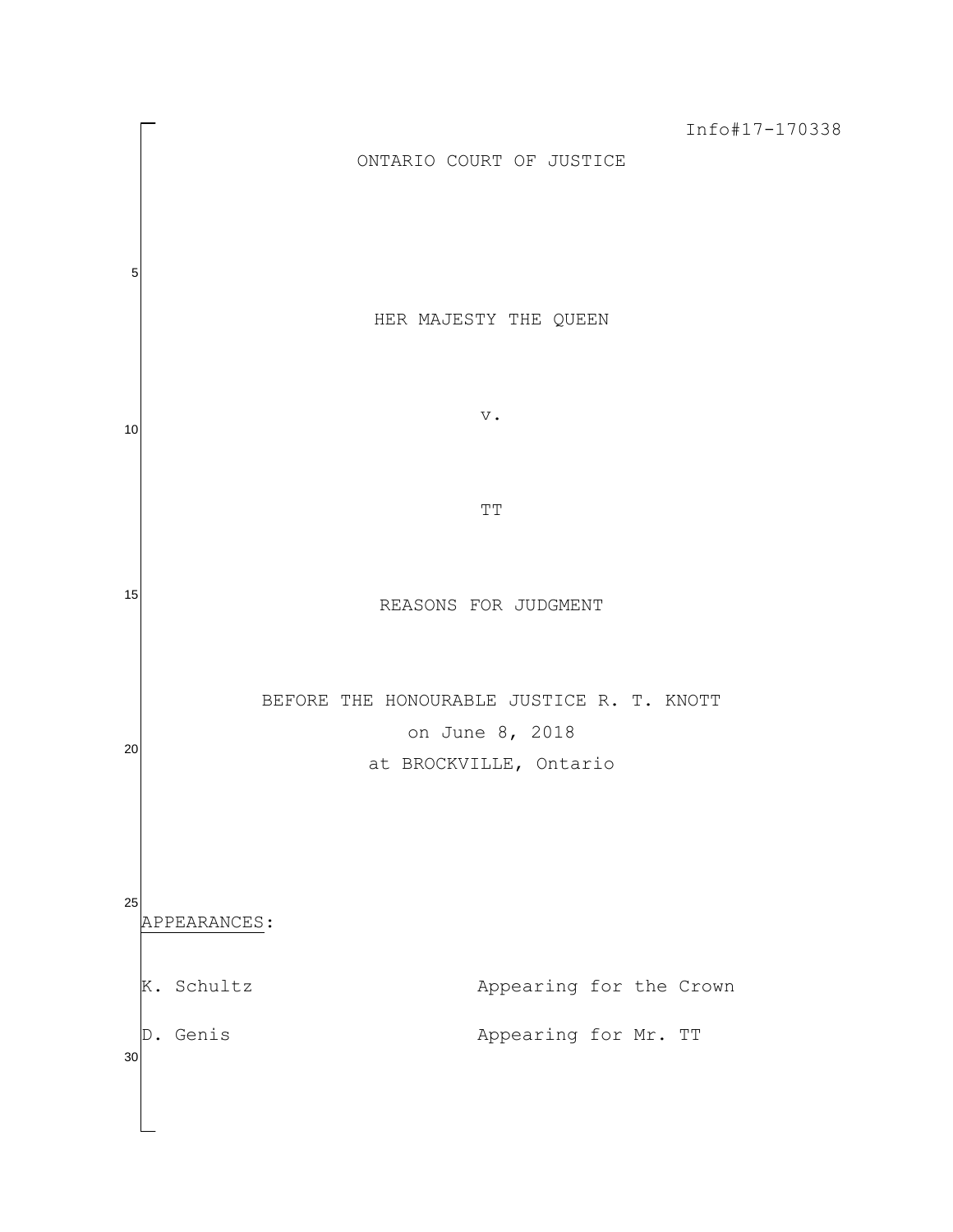FRIDAY, JUNE 8, 2018:

R E A S O N S F O R J U D G M E N T

 5 KNOTT, R. T. (Orally):

TTis charged that on or about the 21st day of May, 2017, at the Township of Leeds, in the Thousand Islands, without reasonable excuse did fail or refuse to comply with a demand made to him by a peace officer under subsection 253(3) of the *Criminal Code* and the circumstances therein mentioned to provide a breath sample into an approved roadside screening device where necessary to enable a proper analysis to be made in order to determine the concentration, if any, of alcohol in his blood, contrary to Section 254(5) of the *Criminal Code*. He was also charged with....

CLERK REGISTRAR: Sorry.

THE COURT: Okay. On consent, we did the trial with respect to the stunt driving charge that is on the same date, at the same time did, while performing a stunt 50 kilometres per hour or more over the posted speed limit, to wit speeding 160 kilometres per hour in a posted 100 kilometres per hour zone, contrary to Section 172(1) of the *Highway Traffic Act*.

#### SUMMARY

The accused will be found guilty of the stunt driving charge but not guilty of the refuse

30

10

15

20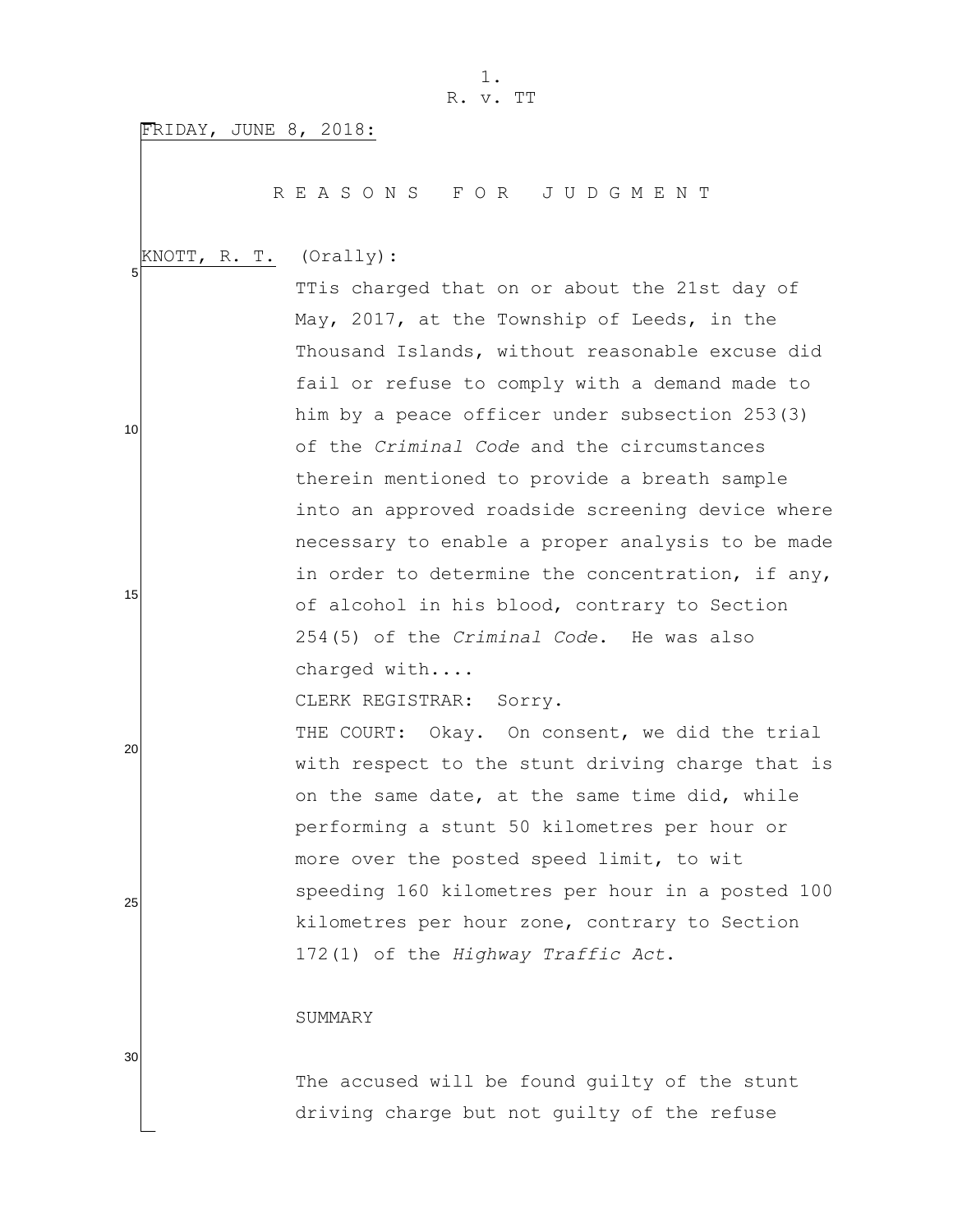breath sample. I found it unusual for a police officer to pull a nonaggressive driver out of his driver's seat on the side of the 401 but I do not find the officer used excessive force. I have not been convinced the officer had reasonable grounds for making the demand for a sample of the breath into the approved screening device and, thus it is not a valid demand.

I find the accused"s Section 9 *Charter* rights were breached when the OPP did over-hold the accused at the Leeks, Thousand Islands detachment when it was the accused's passenger who was intoxicated, uncooperative and belligerent. I do not find this is the clearest of cases for a stay. Had I not dismissed the refusal charge I would have excluded the observations at the roadside, such that the accused would have been found not guilty of the refusal as a result of the *Charter* violation. I find that a sentence reduction on the stunt driving charge is the appropriate remedy for the over-holding violation.

#### THE FACTS

Constable Lamacraft was operating an unmarked cruiser alone on the 401. Traffic was light at that time of day. At 8:07 a.m. he saw a vehicle coming behind him at a very high rate of speed. He activated the radar, same direction, rear antenna, and achieved a steady lock of 160

25

5

10

15

20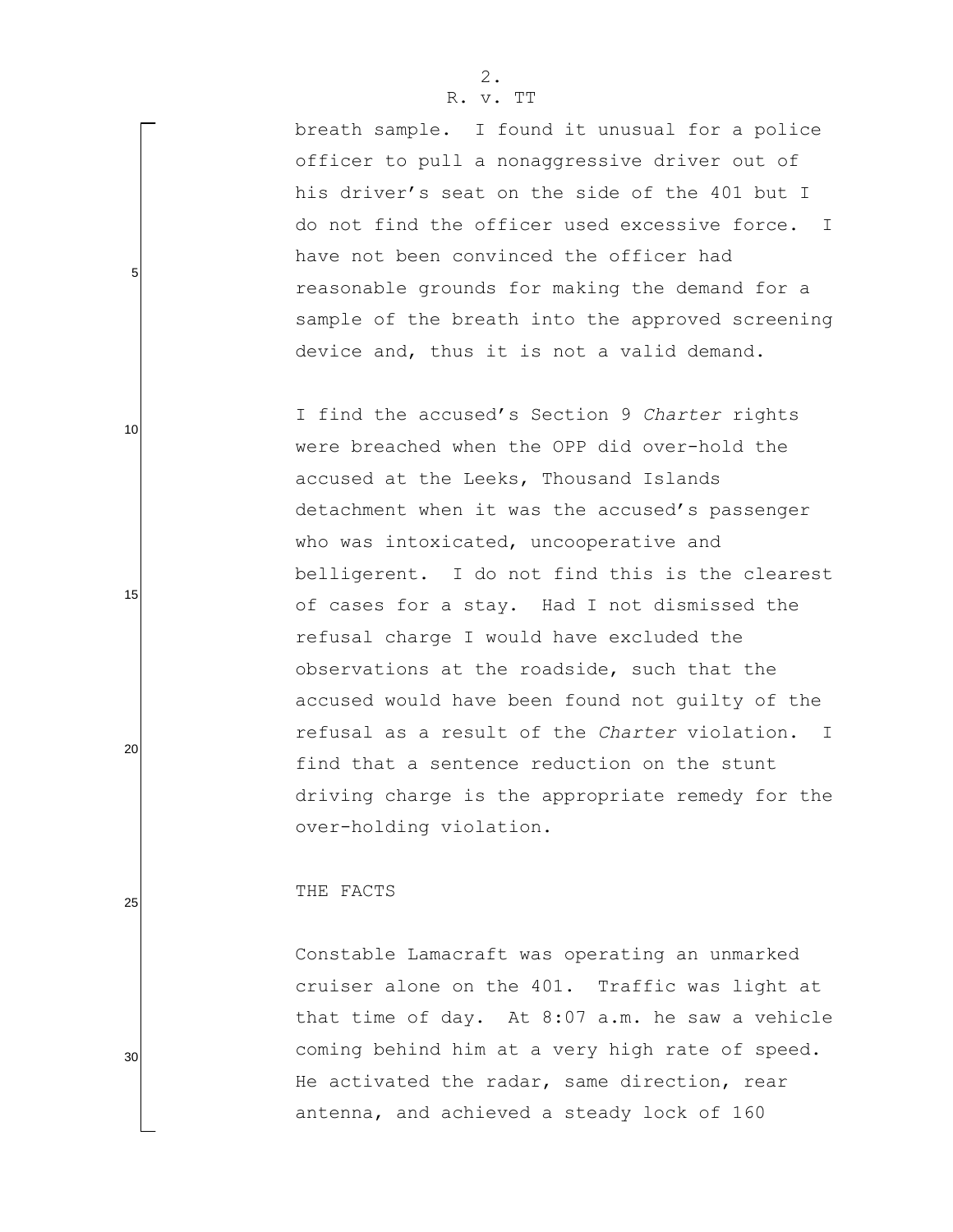kilometres per hour. His patrol speed was 113 in the right hand lane. He waited for the vehicle to approach the cruiser because usually a driver will slow down dramatically when they see the cruiser. So, the officer has to slow down further to let the driver pass so he can then require them to stop. This driver pulled out to pass the officer in the passing lane, maintaining his speed of 160 kilometres per hour. The officer sped up, caught up to the car and activated his emergency lights to get it to pull over. There are lights in the grill of the cruiser and on the rear-view mirror and on the side b-pillars. The officer said it was not a pursuit but he followed for one and a half to two kilometres, well past where the officer wanted the driver to stop. The officer tried to drive beside the car to indicate with hand signals to pull over. He estimated it was 15 to 20 seconds of hand signals to get the driver to stop. Ultimately the driver stopped. There was nothing unsafe about the stop. The officer didn"t note the time of the actual stop. The officer stopped behind the vehicle and approached on the passenger side due to the 401 being a dangerous place.

There were two occupants, the driver and the passenger. The windows were down. Immediately on the stop the passenger was verbal, yelling racial epitaphs such as "you are only stopping us because we are brown' 'you are a racist' 'you

5

10

20

15

25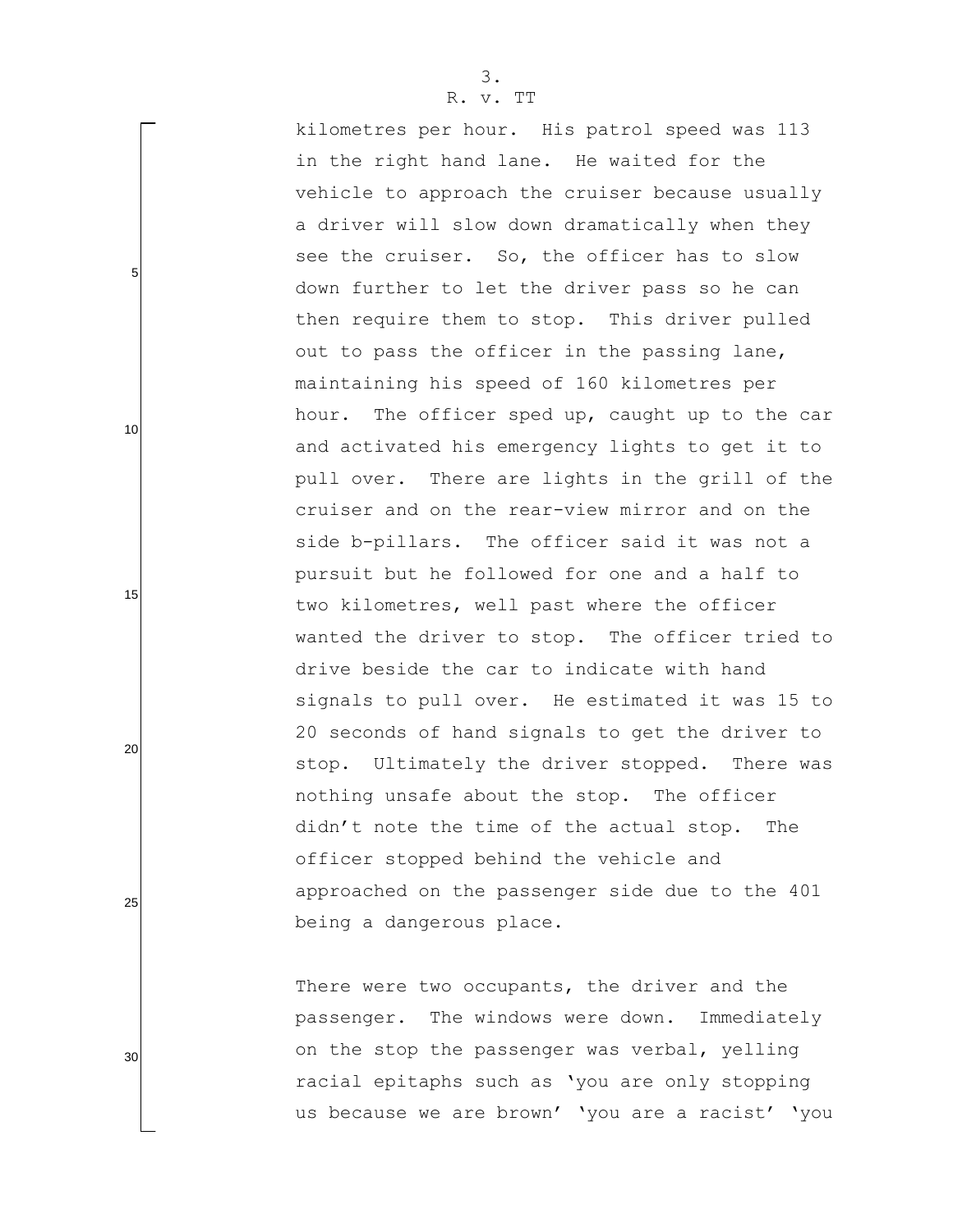fucking cops you are fucking racists.' The officer noted a strong odour of alcohol in the car. It smelled like beer. There was a case of Corona with a few full bottles with caps on and empty bottles in the coupe area of the car. They were not in the case, they were in the back of the car. The officer tried to have a conversation with the driver. He introduced himself and tried to explain the reason for the stop was travelling 160 kilometres per hour. The driver was saying nothing. The officer was unsure if the driver could hear him over the passenger yelling. The officer was trying to ask for the vehicle registration, proof of insurance and driver's licence and any particular reason the driver was driving that fast but there were no answers to any of the questions. The driver was seated, facing straight ahead. The officer's attention was focused on the passenger's behaviour. He didn't want it to escalate. He wanted to focus more on the driver. All the conversation was in English. The officer was concerned the driver would leave. Based on the smell of alcohol and the vehemence of the passenger there was an alcohol issue so the officer wanted to get the parties separated so he could determine those issues.

The officer broke with his usual practise and went to the driver"s side to speak to the driver. Because the passenger was causing such

5

10

15

20

30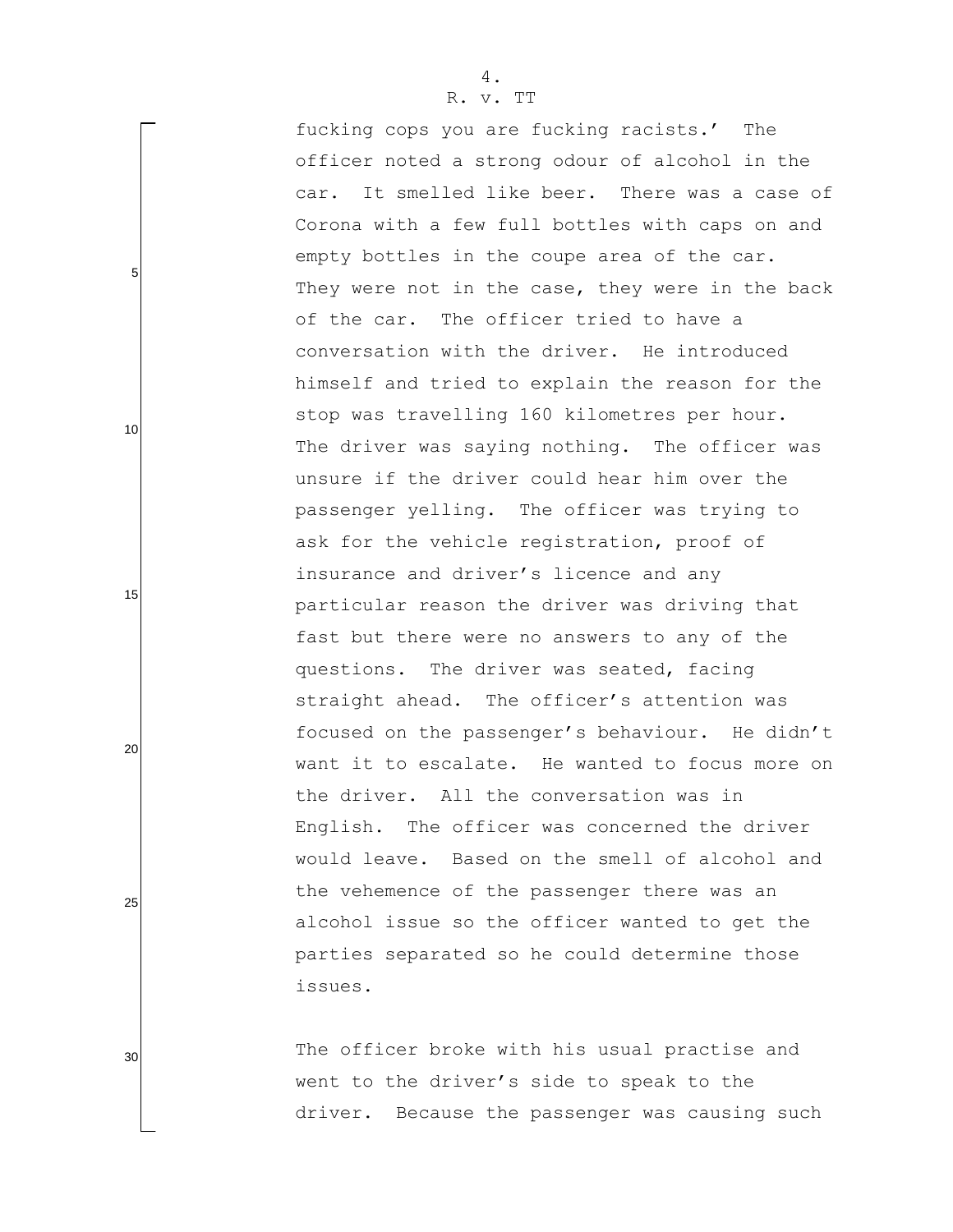| a ruckus he wanted to make clear to the driver   |
|--------------------------------------------------|
| the information requested. The driver's hands    |
| were in and around the steering wheel and he was |
| staring straight ahead. The officer repeated     |
| his request for documents and other than the     |
| answer 'please' 'please' there was very little   |
| response from the driver. He asked the driver    |
| to shut the vehicle off and he did comply but    |
| the documents were not turned over. The officer  |
| opened the vehicle door, part of asking the      |
| driver to exit the vehicle to make a             |
| determination if the smell of alcohol was coming |
| from him. He said 'sir, could you step out of    |
| the vehicle.' The officer was also concerned,    |
| based on the stop and the speed that the driver  |
| may try to leave the scene. Once before in 2009  |
| this officer had been dragged down the highway   |
| and then bit. The driver's response to the       |
| officer opening the door was a blank stare. He   |
| looked at the officer and then looked ahead.     |
| The officer felt he was either not comprehending |
| or not listening.                                |
|                                                  |

I note at this point that it would be very hard for the officer to determine if the accused smelled of alcohol when the accused was not speaking to the officer. The driver said little. He just kept saying 'please' over and over again.

The officer testified he explained the vehicle was going to be impounded and the licence

5. R. v. TT

5

10

15

20

25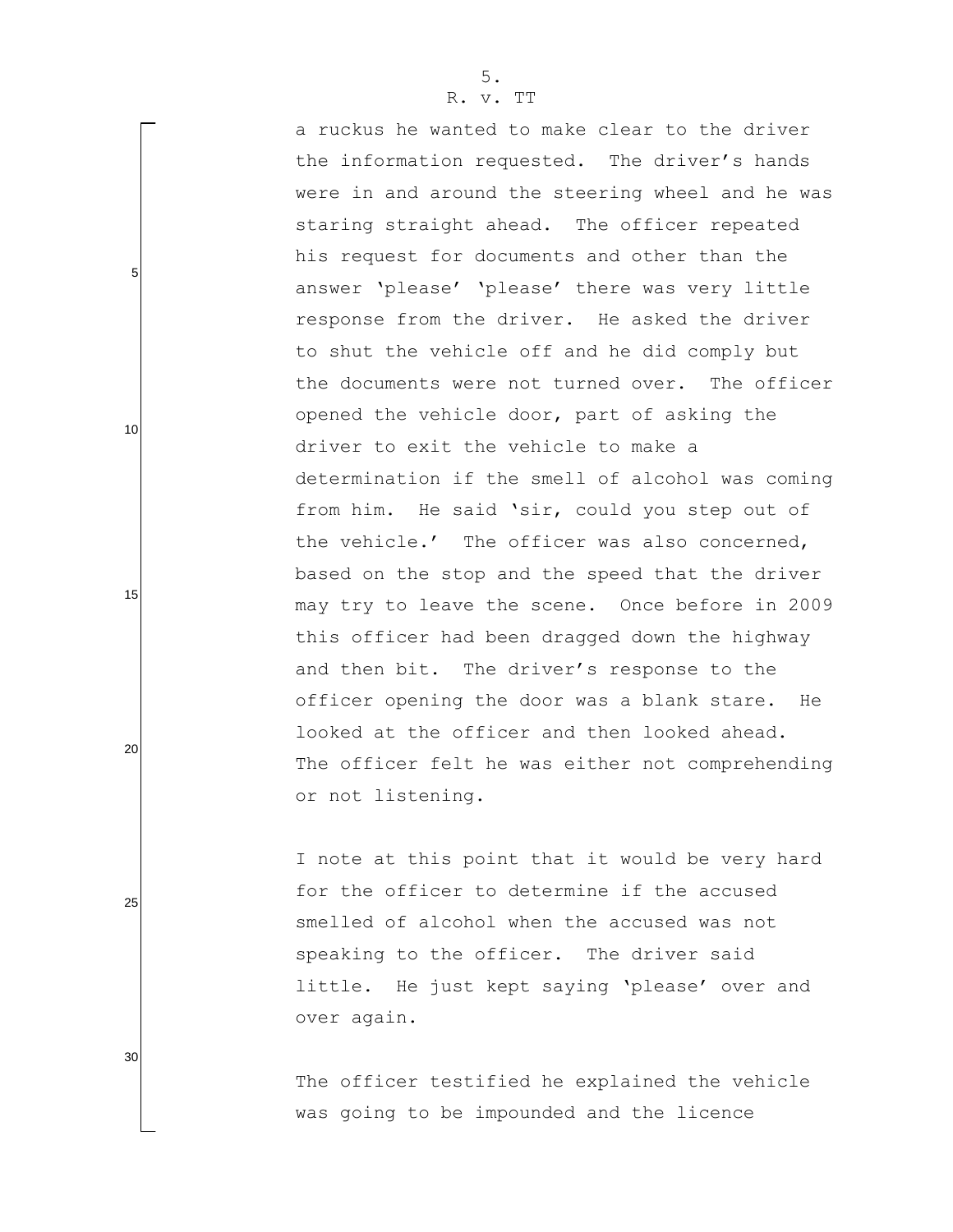suspended. He told the driver this when he was seated in the vehicle. He was telling them the steps involved. The officer indicated three to four times he asked the driver to step out of the vehicle but he received a blank stare. Finally he put his hands on the driver and removed him from the vehicle. The officer believed he reached in and undid the seatbelt and grabbed him on the chest and lifted him out of the vehicle. He noted the driver gave him very little resistance. He said once he was out of the vehicle the accused was escorted back to the cruiser. The backdoor was opened and he was seated in the back of the cruiser with his feet out. The backdoor was not closed. There were no handcuffs applied and no search of the individual. The officer said his next step was to read him a breath demand. He didn"t believe he had told the driver yet, he wanted to get him out of the car first and he said normally you get people out and we can discuss this.

He indicated no blows were struck of the accused. The accused did not make contact with the frame of his own car or the cruiser. The officer said he may have leaned him on the trunk of the cruiser while he opened the rear door but he was under control. He did not want the driver to back onto the 401. In court the officer demonstrated the removal from the car. He said there was no hitting and no grounding. In fact, he said the driver was very compliant.

25

5

10

15

20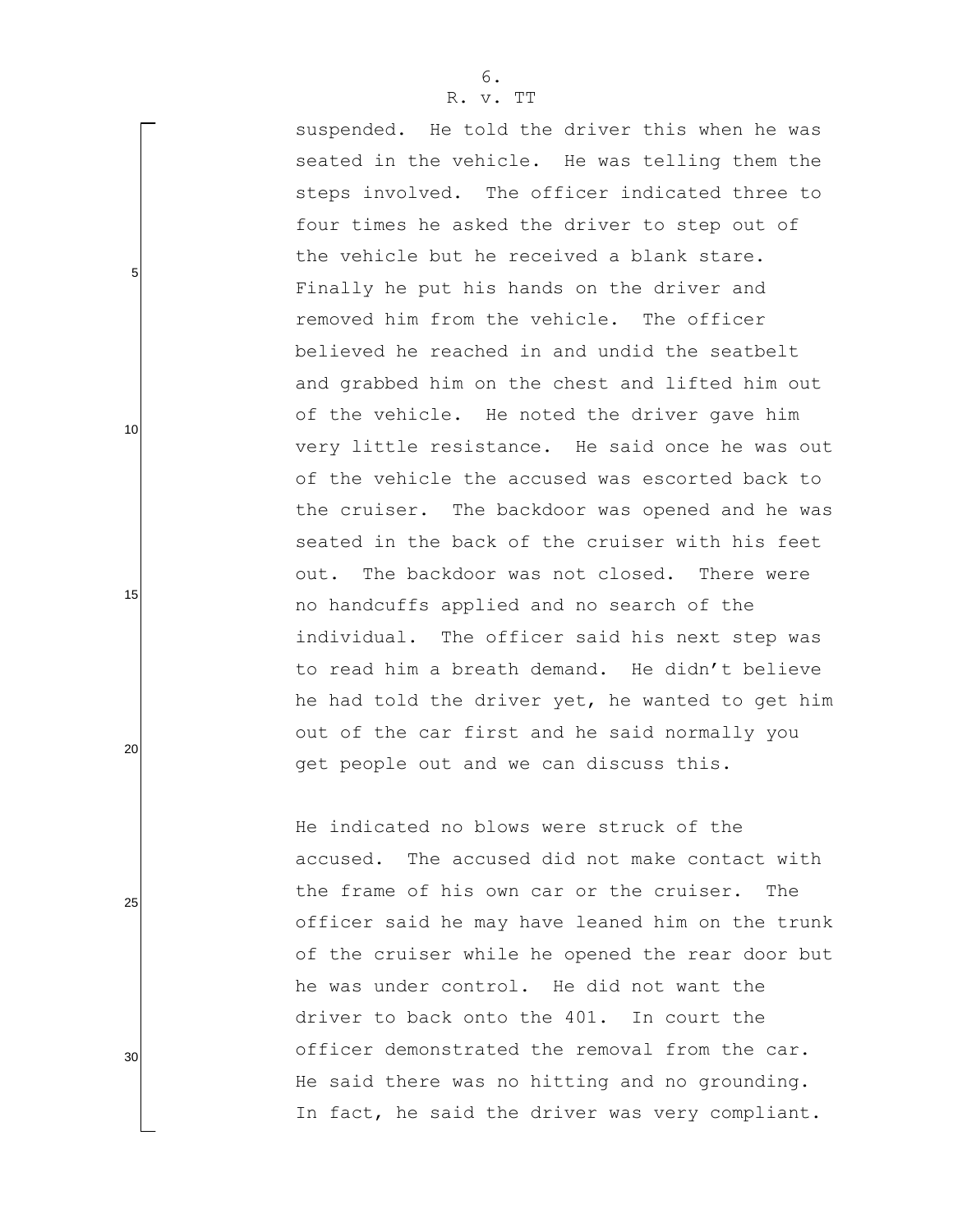5

10

15

20

25

30

He didn"t resist in any way. It was the passenger who began to scream and yell and saying 'you're brutalizing my friend' 'you're a fucking racist, bro."

As the officer put the accused in the back of the cruiser he asked for identification and the accused did give him his wallet, with an Ontario photo card. The accused had an address in Toronto and told he was on his way to Montreal to see his child. The accused was 56 years old, 5"8", 165 pounds.

The officer read the breath demand from his card in his pocket at 8:10. The accused indicated he did understand the approved screening device demand. He was asked by the Crown "why did you issue the breath demand?' The officer said 'I believe he has been drinking. There was a strong odour of alcohol from his body. There were no signs of impairment because his driving was speed alone but there was a smell of stale beer. There was no other indicia because I was escorting him back. It was based on odour.' The officer testified he did have the Alcotest 6810 with him. At 8:11 he demonstrated the use at the time and it was working properly. Also at 8:11 he took out a fresh mouthpiece. He handed the accused a package sealed with the mouthpiece for the accused to open and then in the accused"s view the officer attached the mouthpiece to the device. The officer felt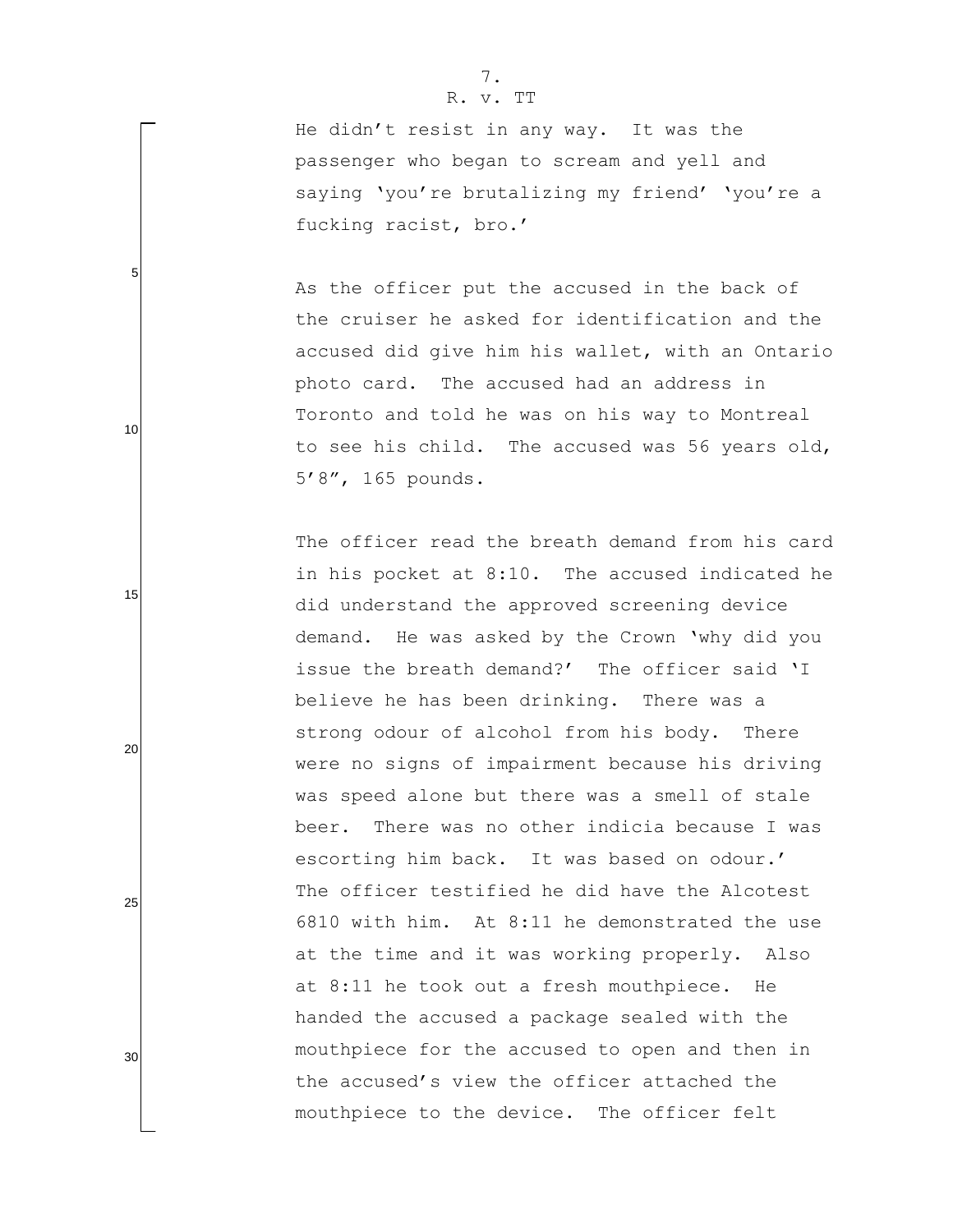there was no issue with the accused complying with those instructions. There was an opportunity for the accused to ask questions. The officer demonstrated the use of the machine and asked if he had any questions. The accused nodded his head and said "yes." There was no indication he didn"t understand.

The officer was holding the unit and the accused put his lips to the mouthpiece and the officer said 'you need to blow.' The accused pursed his lips but didn"t blow. There was no sound for when the air is blown in. The officer asked the accused if he was clear on instructions and the accused nodded. The officer warned him of failing to provide a sample is the same as failing a roadside, it's the same penalty. The officer felt the accused understood. There was a second attempt. He expelled the same as the first attempt. He pursed his lips as if to blow but he didn"t blow. The officer told him "do you understand if you do not provide a sample you"ll be charged?" He gave him another attempt. This is all sitting in the rear of the cruiser with his legs out. The third attempt was exactly the same as the first and second, with no air. The accused was told 'I'll give you one more attempt and charged if you don't provide a sample.' The officer made sure there were no obstructions in the tube. The officer said he believed the accused understood that the fourth time was his last chance but again there

5

10

15

20

25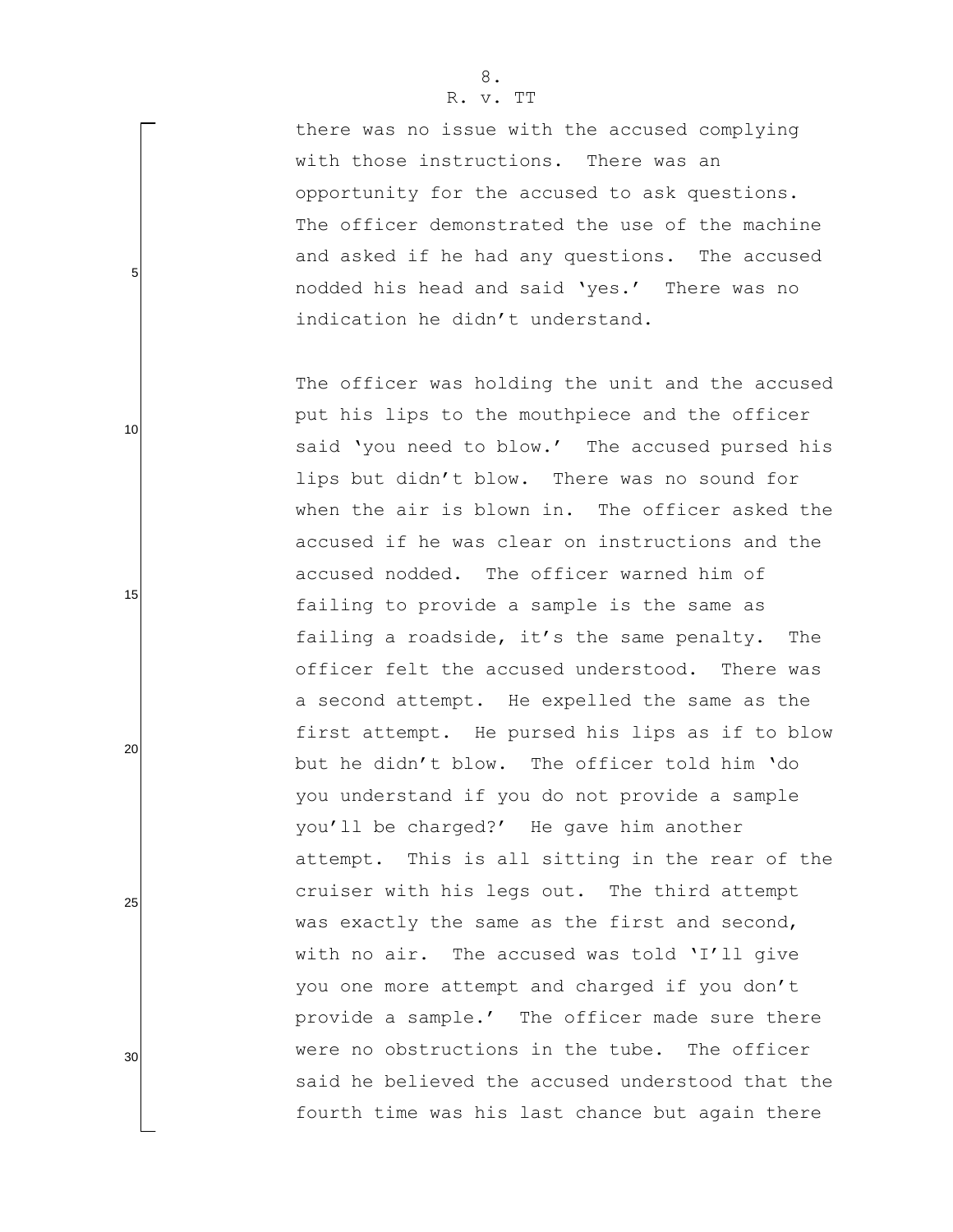was no indication on the approved screening device that any air was coming through. So, at 8:19 the accused was arrested for failing to provide a roadside sample. The accused was stood up, turned to face the vehicle and now he was handcuffed to the rear and given a frisk search. He was put back in the car and given rights to counsel and caution at approximately 8:20.

The other officers had not arrived yet. Sergeant Farrow arrived at 8:21. Constable Lamacraft briefed the attending officer the issue was the passenger and Sergeant Farrow went to deal with the passenger. Constable Lamacraft issued a summons at the roadside for the *Highway Traffic Act* offence and the driver"s licence was seized at the time. The vehicle was to be towed from the scene, as per 172 of the *Highway Traffic Act*. The officer indicated that after the arrest the accused seemed dazed and confused, very quiet. At 8:26 Constable Sinclair arrived. The accused was told at the scene he would be released on a Promise to Appear. He wouldn"t be held. The officer did up the paperwork, indicating the accused was released at 10:00 a.m. The officer indicated he could have been released at the roadside. The officer left the scene 21 minutes later, at 8:47, with the accused and went to the Thousand Island detachment. The officer was watching the other officers with the passenger and doing some

5

10

15

20

25

30

9.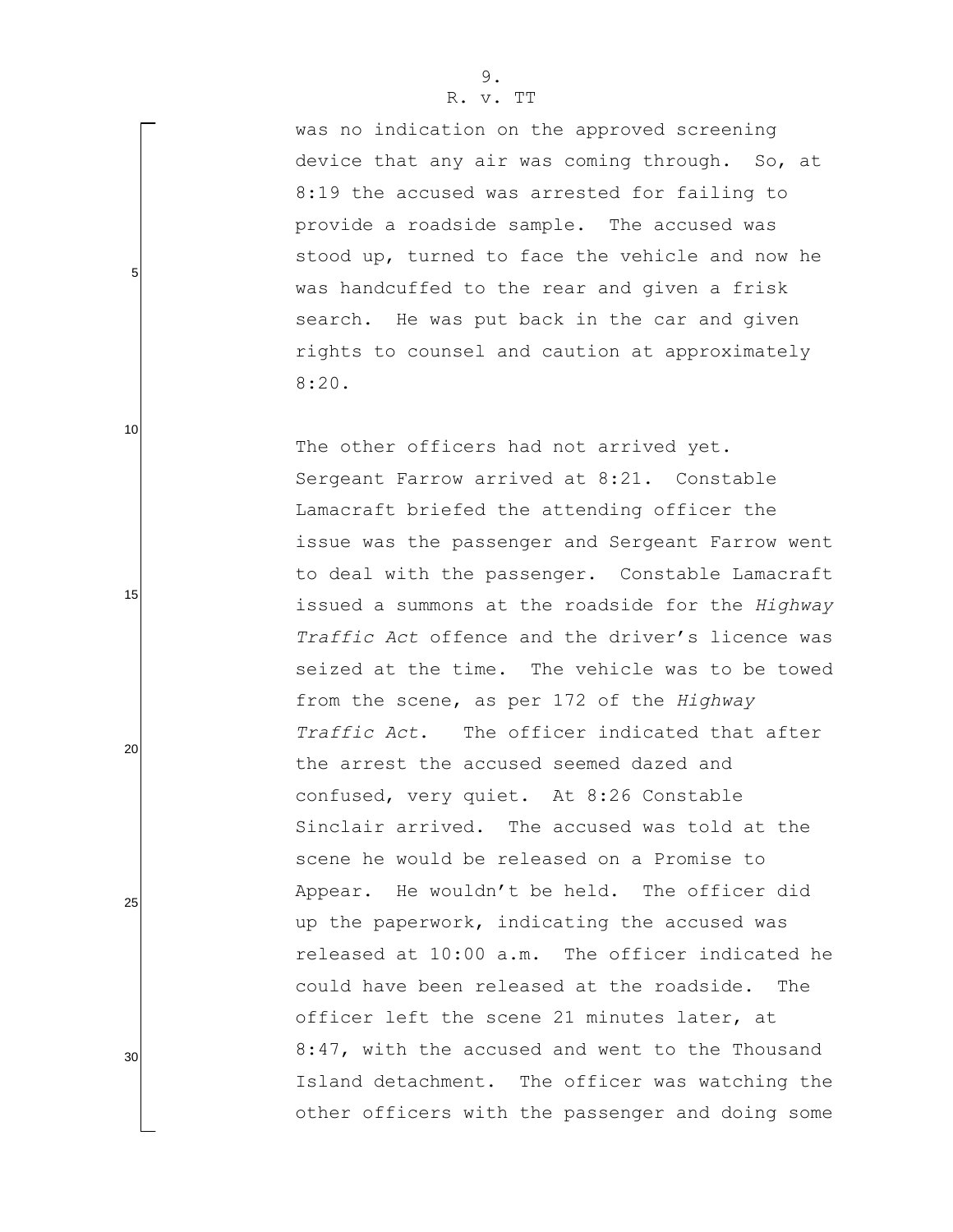5

10

15

20

25

30

notes. The officer then stated he believed releasing the two individuals in a cab wouldn"t be advisable. He did not want to make "our problem someone else"s problem." Ultimately the accused was released at 3:40 p.m. on a Promise to Appear. He'd been in custody for six hours.

The officer noted that he was mistaken in his earlier evidence. He thought he had released the accused on an Appearance Notice and put in the 10:00 time. The officer thought he would be released shortly after they were done the paperwork but the officer testified that the accused fell asleep in the cell. He said he had no concern for the accused but he thought if the accused was sleeping, why wake him up and kick him out. The officer would let him sleep it off and then release him. The officer indicated there was no issues at all with the accused's behaviour in custody. He was asked about other indicia of impairment and the officer said 'other than promptly falling asleep in the cell, there were none." He was asked about the decision to release the accused. He said "I was the releasing officer. The factors to release was -- the intent was to release both individuals together but due to the passenger's behaviour and demeanour that was the driving force to keep them a bit longer. The concern was for their safety and the people who have to deal with them." He indicated there was no complaint from the accused while in custody. He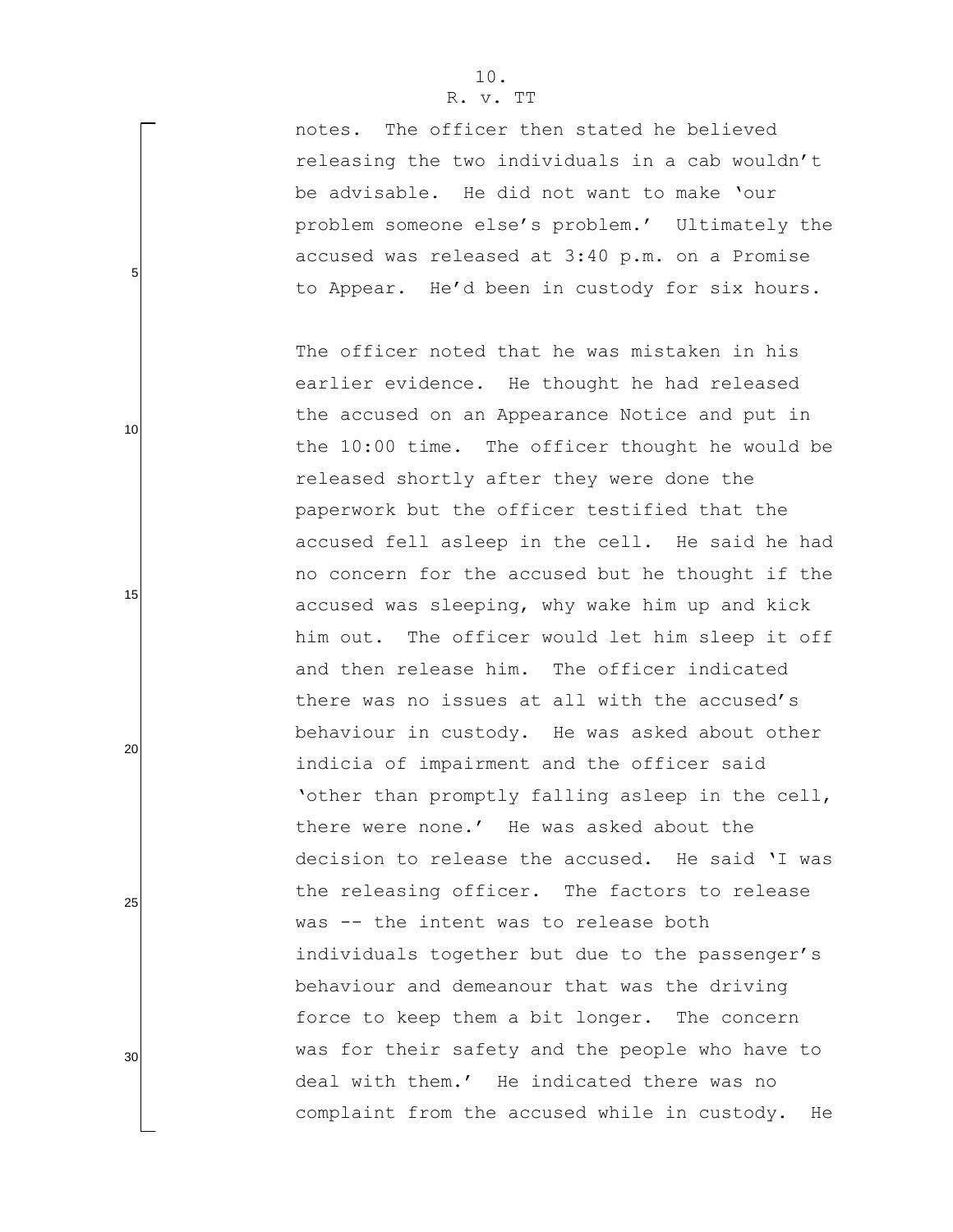was he asked "why was held for so long?" He said 'we were looking for a change in demeanour when they wake up.' He said 'these gentlemen slept for a long time.'

In cross-examination Constable Lamacraft did agree that the vehicle did stop properly. He made notes of the exact exchange between the officer and the driver. He agreed that when he was on the passenger side he was not certain the driver could hear him speak to him because the passenger was shouting. The passenger did smell of alcohol and the passenger continued to act drunk throughout the interaction. When the officer came around to the driver"s side and asked the driver to shut the car off, he complied. The officer confirmed that 8:07 was the first time he saw the vehicle driving and the breath demand was made at 8:10, after the stop. The officer stated that the driver looked dazed and confused after the arrest but there were no notes about this observation in his handwritten notes and he agreed that this observation was made after the breath demand and after the arrest. It was put to him that his notes at page three of his handbook said "pulled to shoulder. Forcibly removed driver due to nature of driving and strong smell of alcohol." That was his whole notes with respect to the stop.

In cross-examination he was again asked about

5

10

15

20

25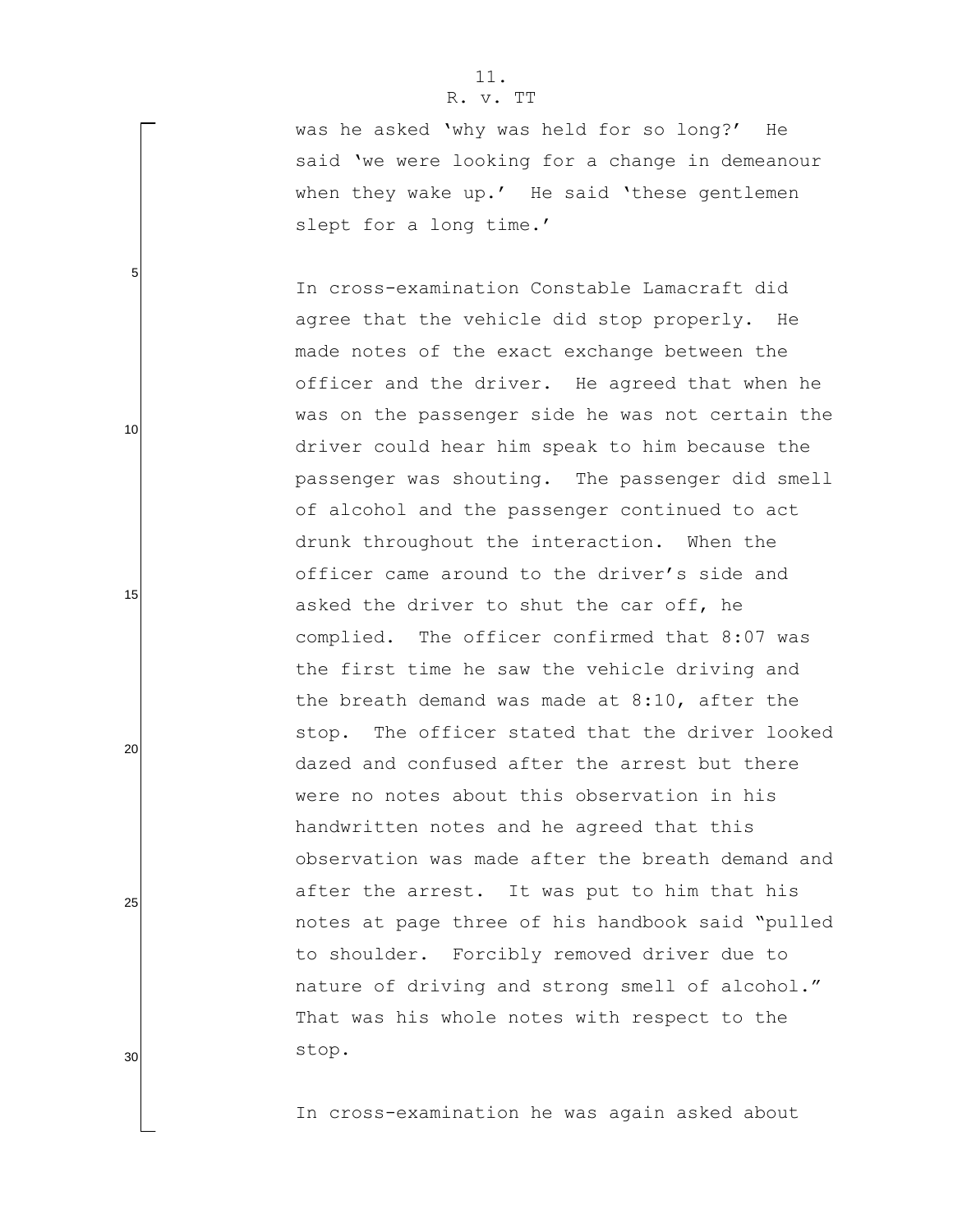the -- addressing the decision to hold the accused. This officer felt that releasing one individual could not be released without the other. It was better to keep the pair together. He felt he erred on the side of caution. He again repeated he felt it was better for the accused to sleep it off than anywhere else. But, it was put to him in cross-examination that the prisoner security check confirmed that at 10:30 the accused was sitting up so he wasn"t sleeping.

The officer was cross-examined extensively about whether he gave the accused four attempts to blow into the ASD or three. His evidence was he gave the accused four times the opportunity to blow and he noted that on the *HTA* ticket it noted four times. The officer testified as a practise he gives them four times. He made no notes about that but that was on the ticket issued. He agreed that in his arrest report that he prepared it said "the third and final attempt was the same as the two. There was no intention of complying with the demand and so at 8:19 he was arrested." The officer explained in testimony that he meant third and the final or fourth attempt was the same as the two.

The officer indicated he had not been involved in a lot of drinking and driving cases, maybe 20 to 25. He agreed that the indicia of impairment is important to be put down in his notes in

25

5

10

15

20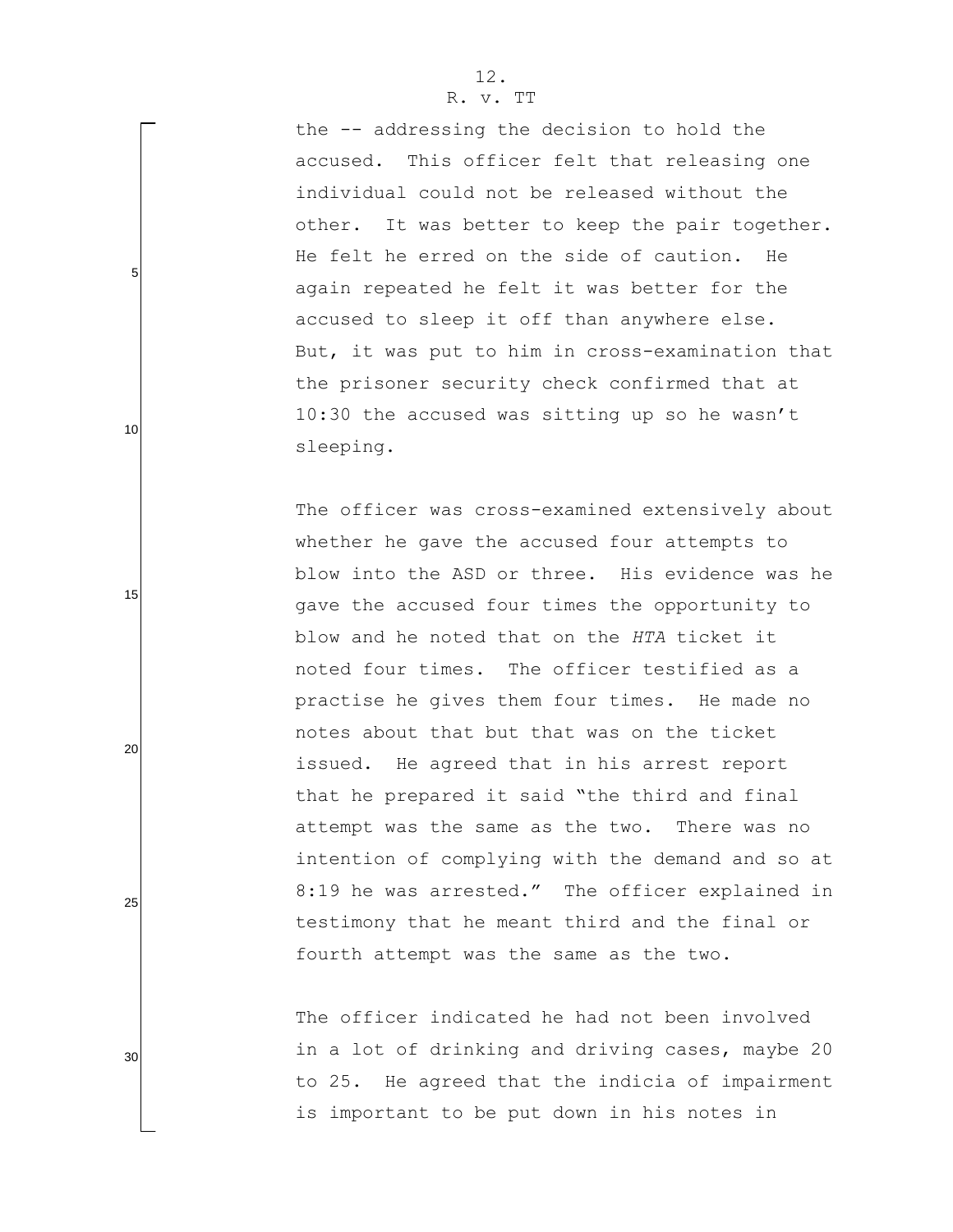5

10

15

20

25

30

these cases. He agreed that while he testified he smelled alcohol off the accused, this observation was not in his notes and not in the arrest report. The officer said "in speaking to driver, quickly determined cause to issue demand for roadside screening device.' There was no admission of the consumption of alcohol.

I note that the officer testified the driver did not speak to him in the car, he looked forward and said 'please' 'please.' It was the fact that the driver was not cooperative that led the officer to pull the driver out of the car and escort him to the cruiser, where he made the breath demand. As I stated, the only handwritten notes were "forcibly removed driver due to speed and smell of alcohol in vehicle." The officer testified at one point 'I removed him from the vehicle because I asked him to exit and he did not" but that reason is not in his notes either.

The officer confirmed in cross that he felt neither the driver nor the passenger were releasable from the roadside and they were going to the station but he confirmed in crossexamination that in his notes at 8:20, after the arrest he told the driver he"d be released at the roadside. Initially the officer testified it was the circumstances of the passenger that changed the decision to release but later the officer testified it was also due to the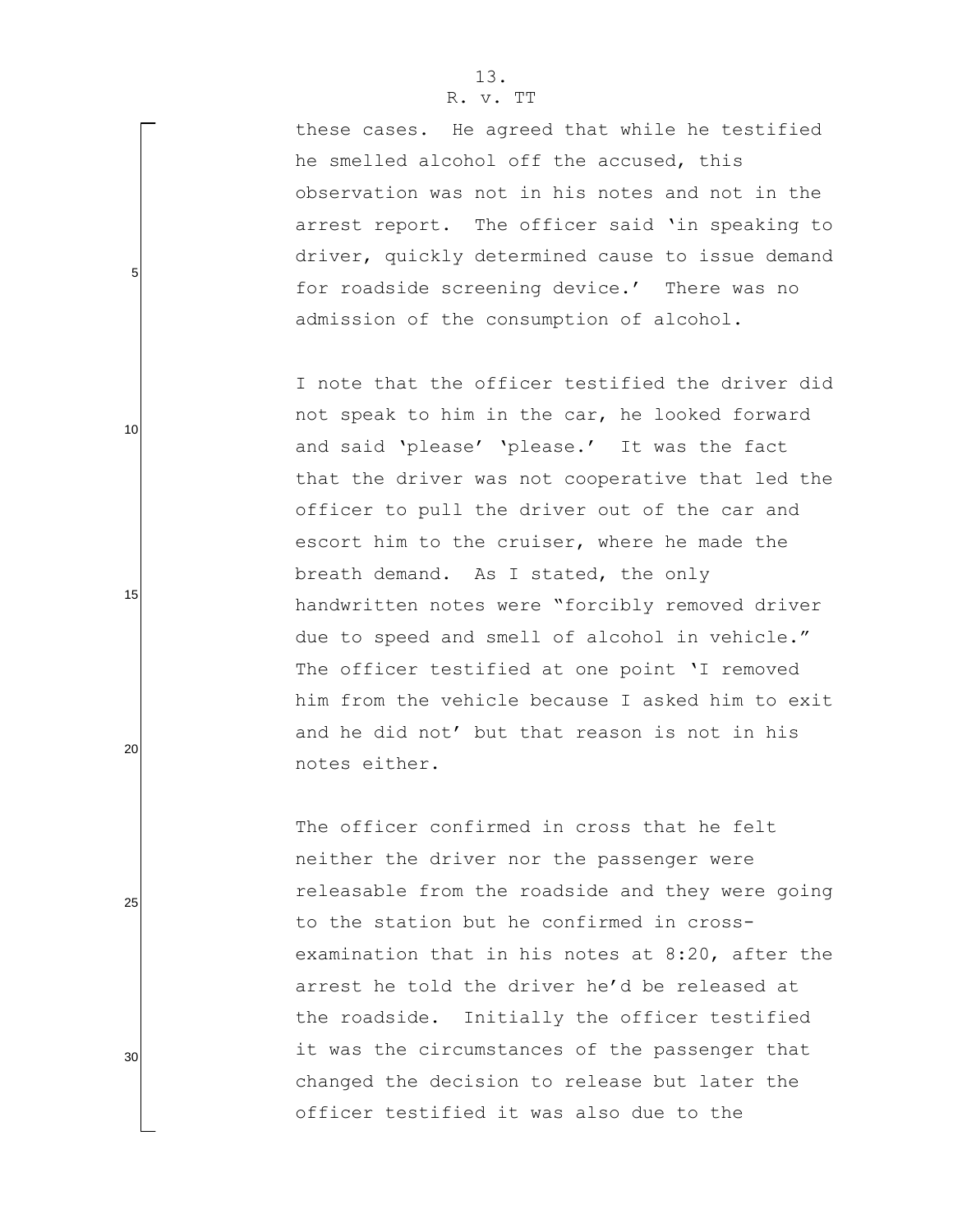driver"s own impairment. The officer confirmed that between 8:20 and 8:47 he was doing his notes and the *Highway Traffic Act* forms at the roadside and he agreed that there was no notation of the smell of alcohol or signs of impairment from the accused during this time. He also confirmed that in all the notes, the General Occurrence Report, the arrest document and the *Highway Traffic Act* forms, there were no notes of the smell of alcohol from the accused's breath or from the driver directly and the officer said "in those words, no."

Sergeant George Farrow testified. He indicated he assisted Constable Lamacraft, who never calls for assistance on roadside stops, so he felt this was an officer needs assistance. When he arrived at the scene he received information from Constable Lamacraft. The issue was stunt driving and the arrested driver. The vehicle was being towed. He was told the passenger was uncooperative with him and he was having trouble with both parties. Sergeant Farrow dealt with the passenger to explain what the situation was, that the passenger couldn"t remain inside the vehicle. The conversation went from being an explanation to being a negotiation. Sergeant Farrow did see an open case of beer in the vehicle. There were bottle caps of that type of beer in the foot well. He said the passenger was intoxicated, he was slow with his speech, slurred, movements were slow, his eyes were

25

5

10

15

20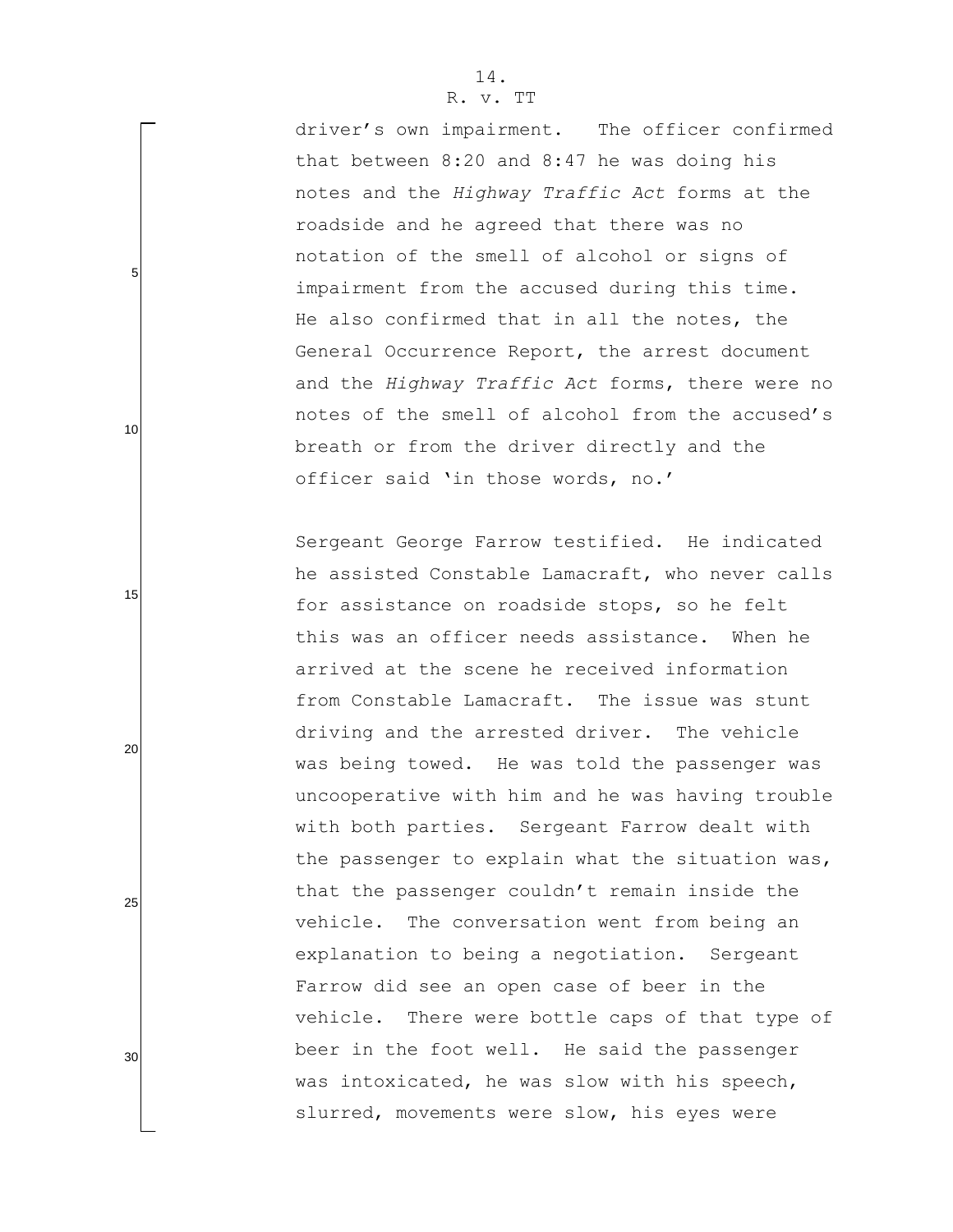glossed over and he was upset that his friend had been removed from the car and arrested. This officer had nothing to do with the driver. He provided observations that the accused was unsteady on his feet, very quiet but not vocal like his friend was. He added 'it was almost a dazed look to him and his quietness.'

In cross-examination Sergeant Farrow confirmed that he had notes that said that the driver was a suspended driver. He said he got that information from Constable Lamacraft. He said the driver and the passenger were highly intoxicated, said "that is an observation I made on my own" but he agreed they were not in his notes. He only made notes with dealing with the passenger, the person he arrested and was dealing with. He agreed that there was no notes concerning the driver"s sobriety. He said he recalled that. He agreed that the evidence regarding the beer caps are also not in his notes. That was the Crown"s case.

The accused was called on the *Charter* application only. He is 32 and in 2011 came to Canada. His English is not 100 percent but if someone takes their time he can understand. He first saw the police when the officer had the emergency lights on behind him. The accused didn"t testify about passing the unmarked cruiser or the officer driving beside him for a period of time, making hand signals. The

5

10

15

20

25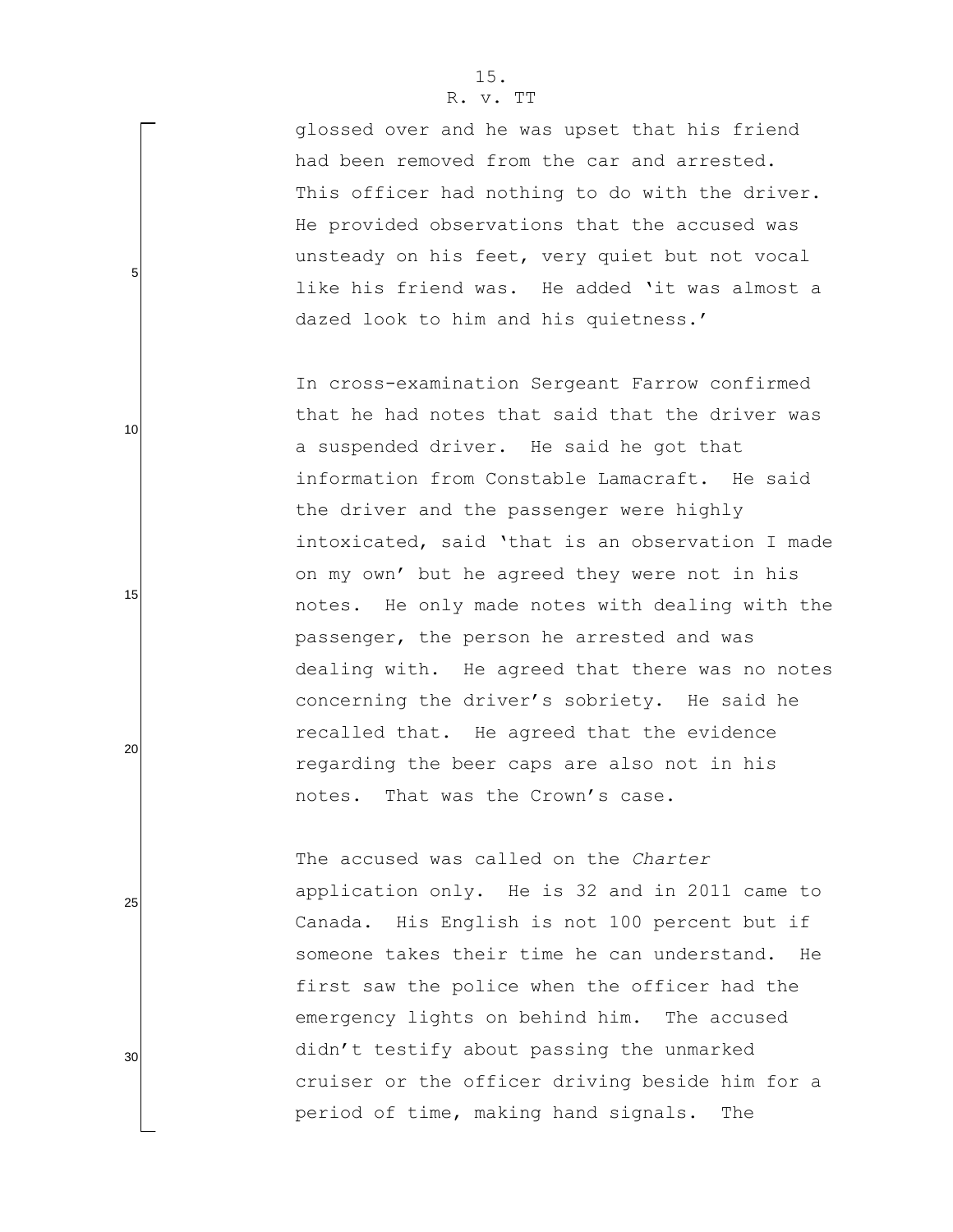accused had picked up his passenger around 3:30, 4:00 a.m. for the drive to Montreal. The passenger was coming from a party, drunk. The accused testified he consumed no alcohol. At the police stop the officer went and spoke to the friend, then he came around and opened the driver"s door. While he was talking to the friend the driver said he turned the engine off on his own.

My notes of the accused's evidence regarding the removal were the accused said "he opened the door and pulled me out. The force with which he pulled me out I went a little to the side and I fell. Then he picked me up and took me towards the vehicle and handcuffed me immediately. He pulled me out. He was very angry. The way he held my hand I felt the force of it. He faced me towards the vehicle and immediately put the handcuffs on." The accused said he had a little bit of body pain but required no medical treatment. The accused said he didn"t know what was happening, he didn't know how to express himself. He said for a short while he didn't know what was happening and he felt very tired and weakness in his body.

The accused is employed and works for Brockport Home Service Systems making wall and floor panels for homes.

It was put to the accused that the officer

5

10

15

20

25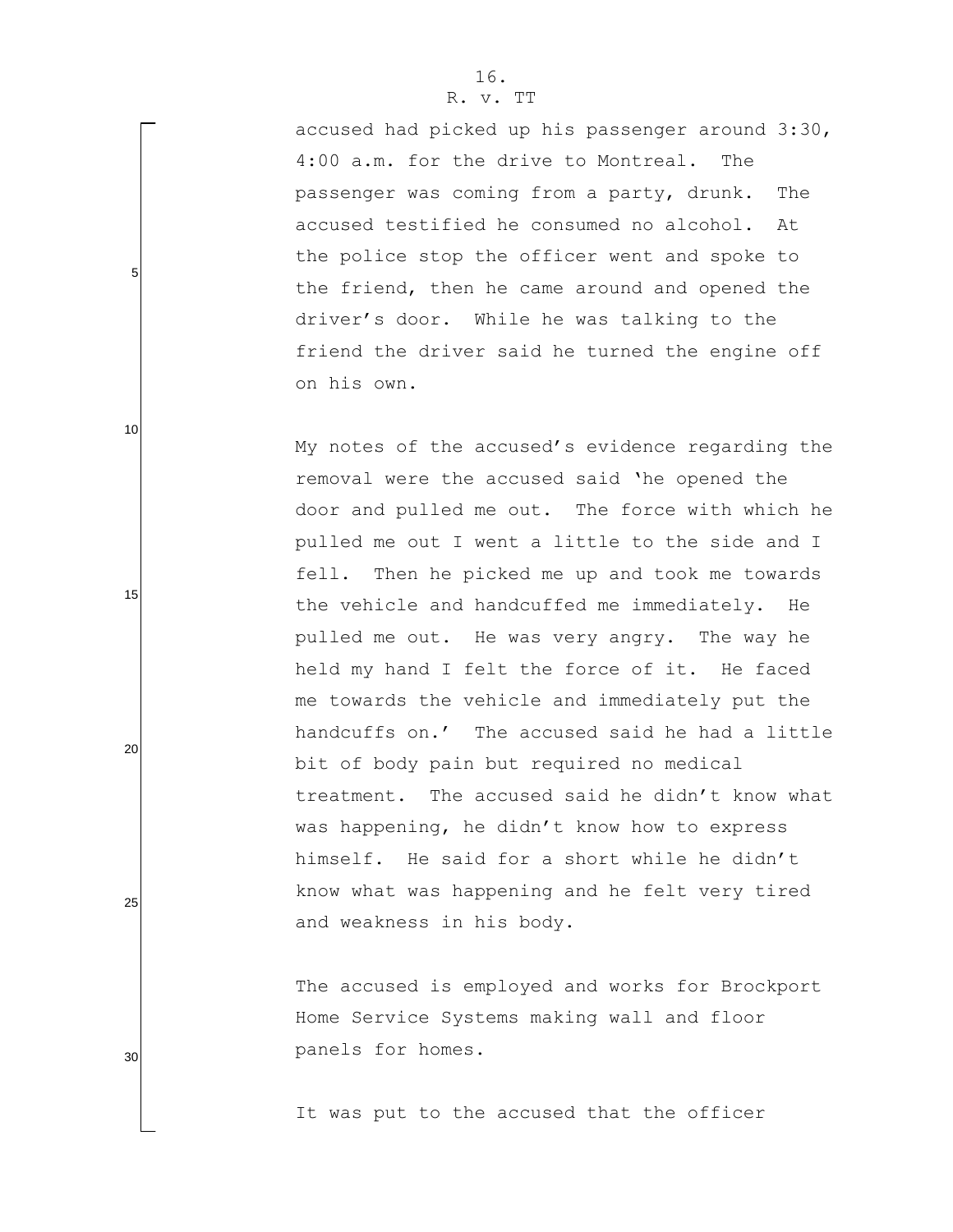testified he put the handcuffs on only after the accused was arrested but the accused said no, he was handcuffed immediately. He was in handcuffs for 30 to 35 minutes. He was asked what was his understanding why he was being taken to the police station. He said "he asked me to blow into the machine. Then he pulled me -- when he pulled me out I was frightened but I didn"t ask him anything. I didn"t know why I was taken to the police station and why I was sent to the cells. They took me there. They let me stay there. They didn"t tell me why. I asked them how long I would be there. They said "four hours.'' After that the officer came back and the accused indicated he asked him how long he has to be there and the officer said 'you are fine but your friend is not fine, we can't release him." The accused indicated he asked the officer to let him out so that he could wait for him outside but the officer refused. The accused said he did lie down but he did not fall asleep. He said it was very cold in the cell.

In cross-examination the accused confirmed that the passenger would not be testifying at the trial and that the passenger did speak English. The accused agreed that he never told the officer he didn"t understand what the officer was saying. The accused indicated that he did not know why he was stopped on the side of the road. The accused agreed with the assertion that if an officer opens your car door you would

5

10

15

20

25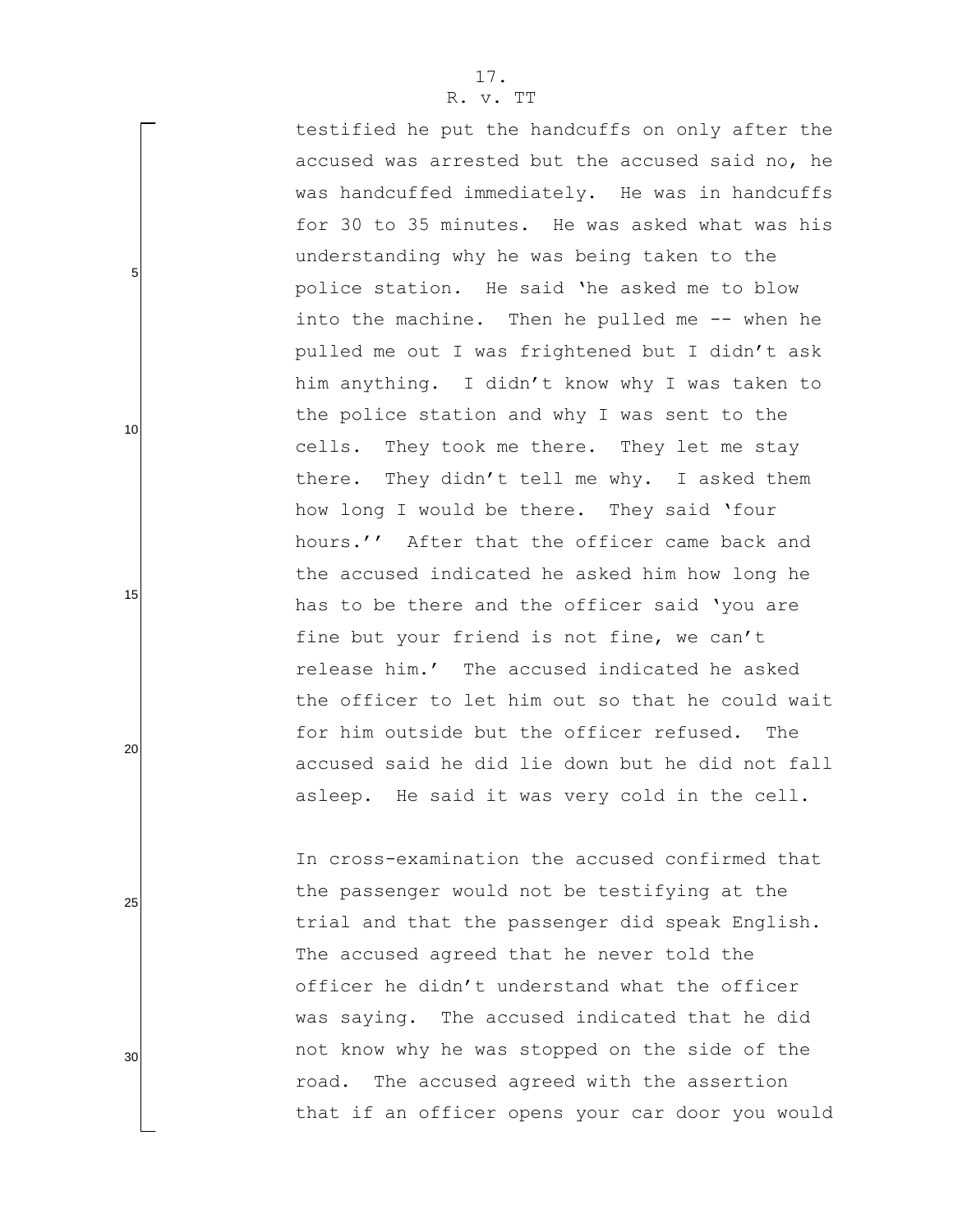take that to mean step out of the car. The accused agreed the officer didn"t hit him. But, in cross-examination the accused asserted again that he was immediately cuffed behind his back when he was taken out of the car and he repeated that Constable Lamacraft open the package for the mouthpiece for the ASD. Furthermore, despite two officers seeing open and unopened bottles of beer in the car, the accused said there were no open beer bottles in the car. The accused agreed that at the time of the stop the passenger was still drunk. The accused minimized the passenger"s comments to the police officer. He testified that the passenger was saying 'why are you doing this? What is the reason for this?" He was polite but loud.

#### ANALYSIS

5

10

15

20

25

30

The officer provided all the essential elements to prove the offence of stunt driving. The accused was driving at 160 per hour on the 401 where the speed limit is 100. The radar machine was identified and calibrated by the officer. He had tested it that day. He made the visual observation first that the accused was approaching him from behind at a high rate of speed before he activated his rear antenna for the radar device. After the accused passed the officer while the officer was driving at 113, the officer varied his own cruiser speed to confirm the radar device was working correctly.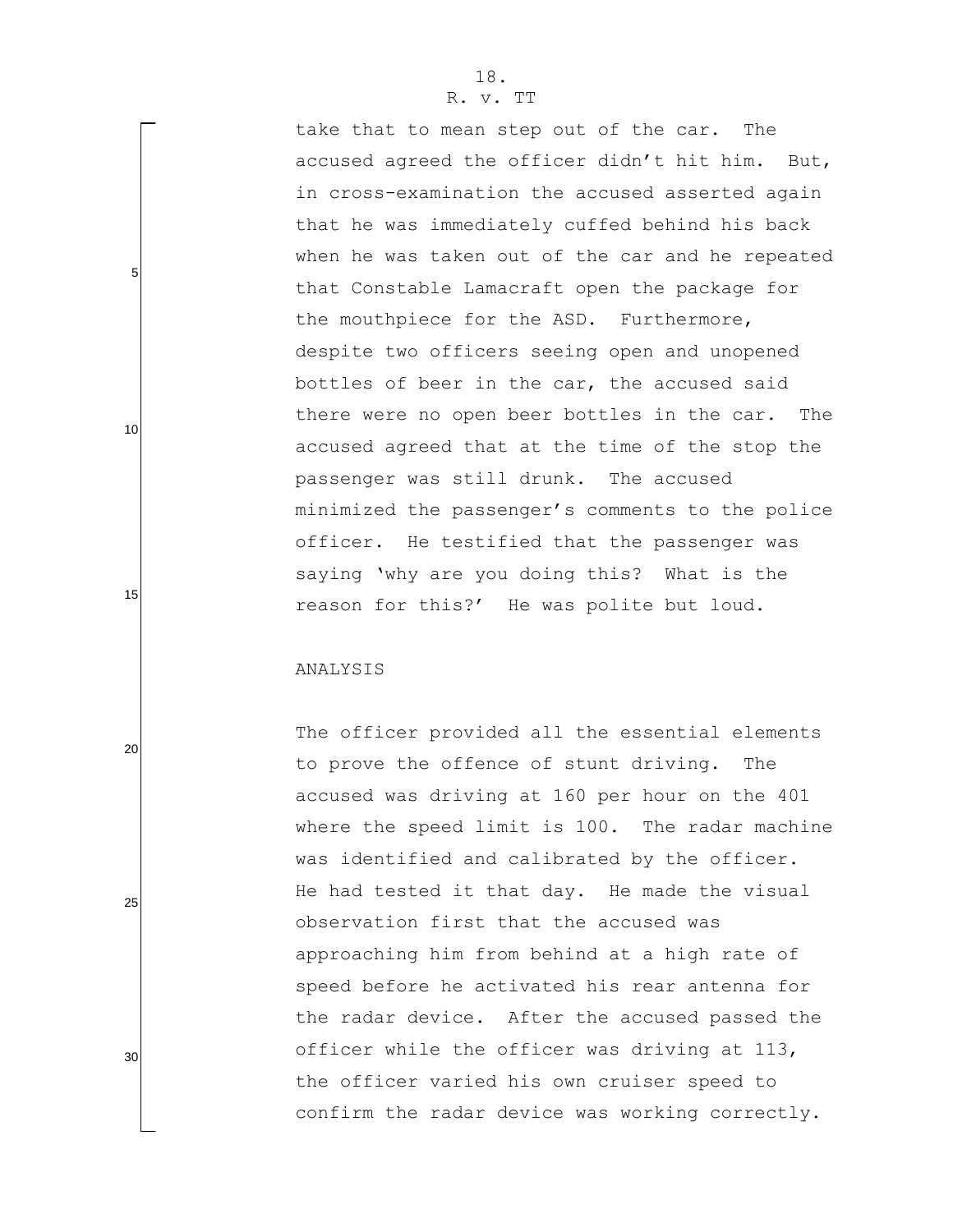The accused provided no evidence regarding his speed. The accused confirmed he first saw the police officer when the accused was ahead of the officer and the officer activated emergency lights.

Thus, I find the accused did approach the unmarked cruiser and overtook it while driving at 160 kilometres per hour without slowing down. He will be found guilty of the stunt driving charge.

As for the refusal charge, defence counsel argues the officer did not have reasonable grounds to make the approved screening device demand and thus there can be no refusal to an improper demand. He argues if the refusal charge is dismissed, the *Charter* violation for the use of excessive force at the roadside and the over-holding at the detachment should apply to the stunt driving sentence. In the alternative, if the officer did have reasonable suspicion to make the ASD demand, then the charges should be stayed due to the *Charter* violations. Or, in the alternative the observations at the roadside excluded on the refusal charge.

The Crown conceded that there was a Section 9 violation for the over-holding of the accused by the police. The passenger may have been

30

25

5

10

15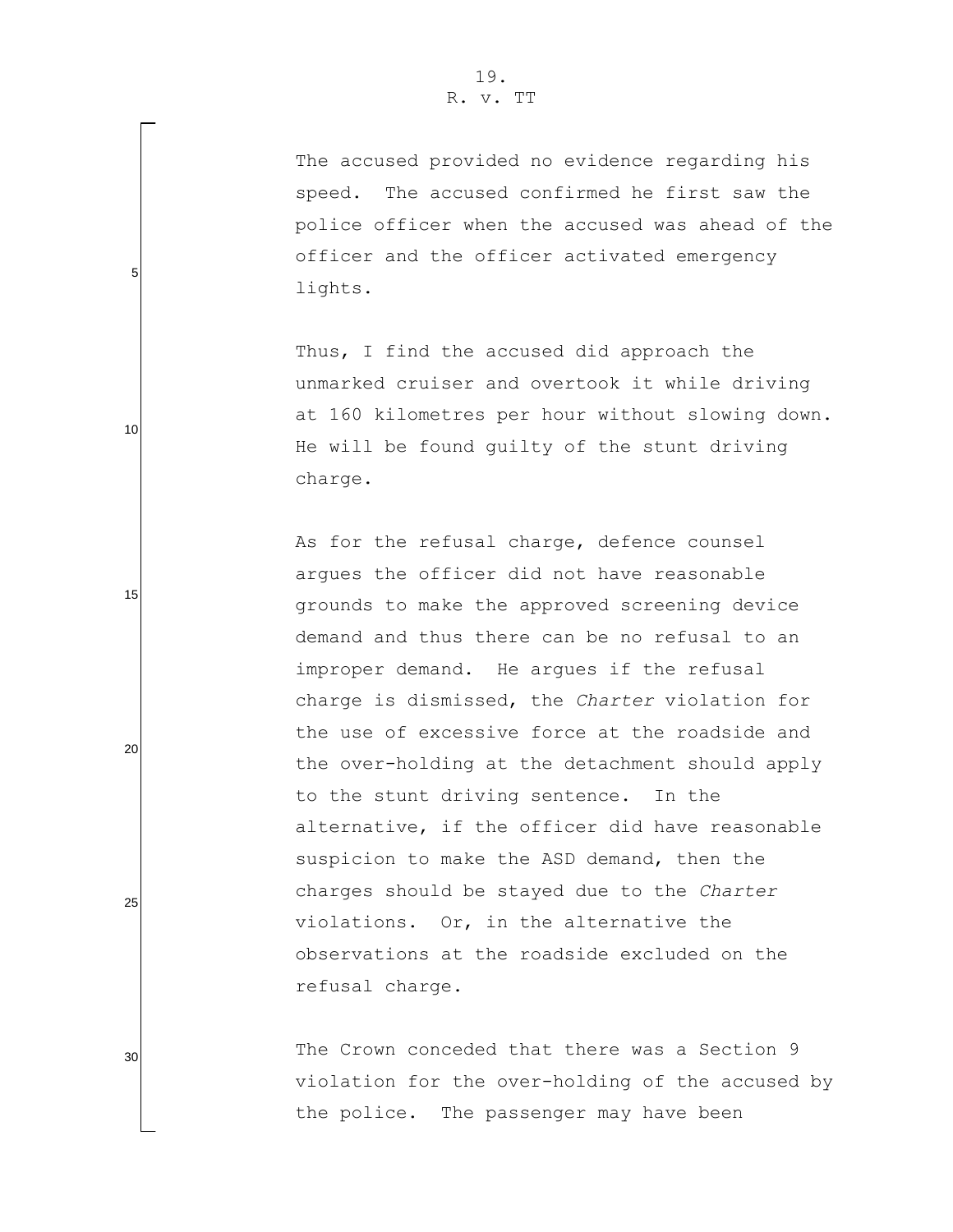intoxicated and belligerent but there was no evidence that the accused was so impaired that required him to be held in the cells. The Crown submitted that the use of excessive force was not proven by the accused and that *Charter* allegation should be dismissed. The Crown submitted there were grounds for the ASD demand. The refusal had been proven but that the Court could either exclude the observations at the roadside as a result of the *Charter* violation for over-holding, pursuant to the Pino case, P-I-N-O, or the Court could go below the minimum punishments if the Court did not wish to exclude the observations at the roadside. The Crown submitted that this is not the clearest of cases to impose a stay.

The accused provided no evidence concerning the refusal, as he was called for the *Charter* application only.

Dealing with the issues of credibility, on the accused"s *Charter* application he bears the onus of proof. On the refusal case the Crown bears the onus of proof to prove all the elements of the offence. I have the evidence of the accused and the two officers. I did not hear from the passenger or from Constable Sinclair.

Dealing with the allegation of excessive force at the roadside, I accept the evidence of Constable Lamacraft. The accused's evidence was

20

5

10

15

25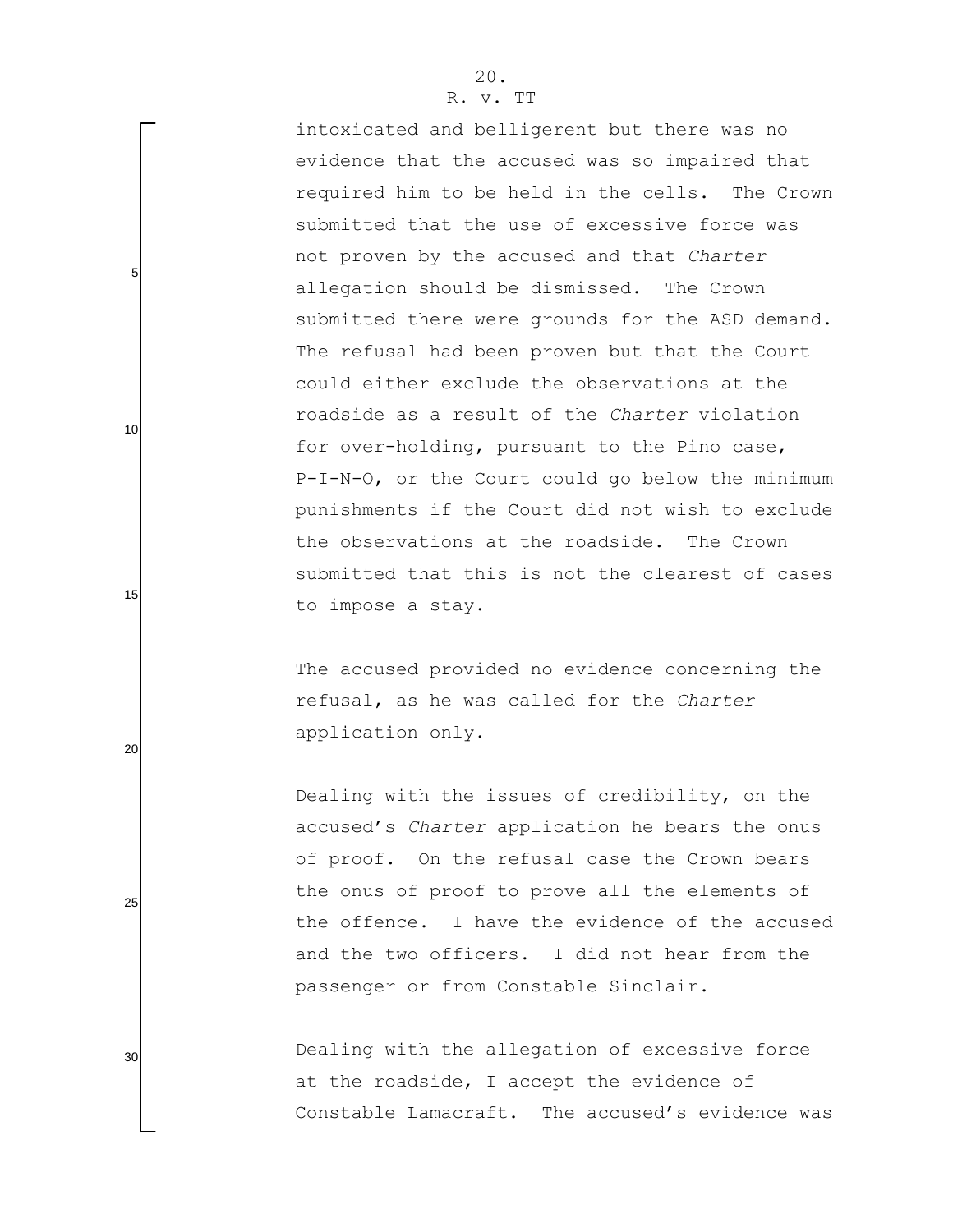illogical and inconsistent at times. He said he was taken forcibly out of the car and was thrown to the ground but then conceded he may have lost his footing. He was not struck. He downplayed his passenger's behaviour. He denied there was open alcohol in the car, when both officers saw the bottles and the caps. He said he was immediately handcuffed when taken out of his car. He testified he was still handcuffed when the officer took the mouthpiece out of the wrapping for him to provide the sample of his breath. I have never heard of an officer removing the accused's mouthpiece from the wrapper. I prefer the evidence of Constable Lamacraft that when he did remove the accused from the car he did so under control. He didn't throw the accused, hit him or allow him to fall to the ground. The accused did not make contact with his own car or the police cruiser. He was seated in the rear of the cruiser, not handcuffed but with his feet out in order to perform the ASD test. This was a situation of a belligerent and intoxicated passenger and a noncooperative or non-responsive driver. This is the first time I have heard of physically removing a driver on the side of the 401 who is accused of speeding and possible impaired operation. Other officers would have handled the situation differently but I find no excessive force in taking the accused out of his car, back to the police cruiser.

20

5

10

15

25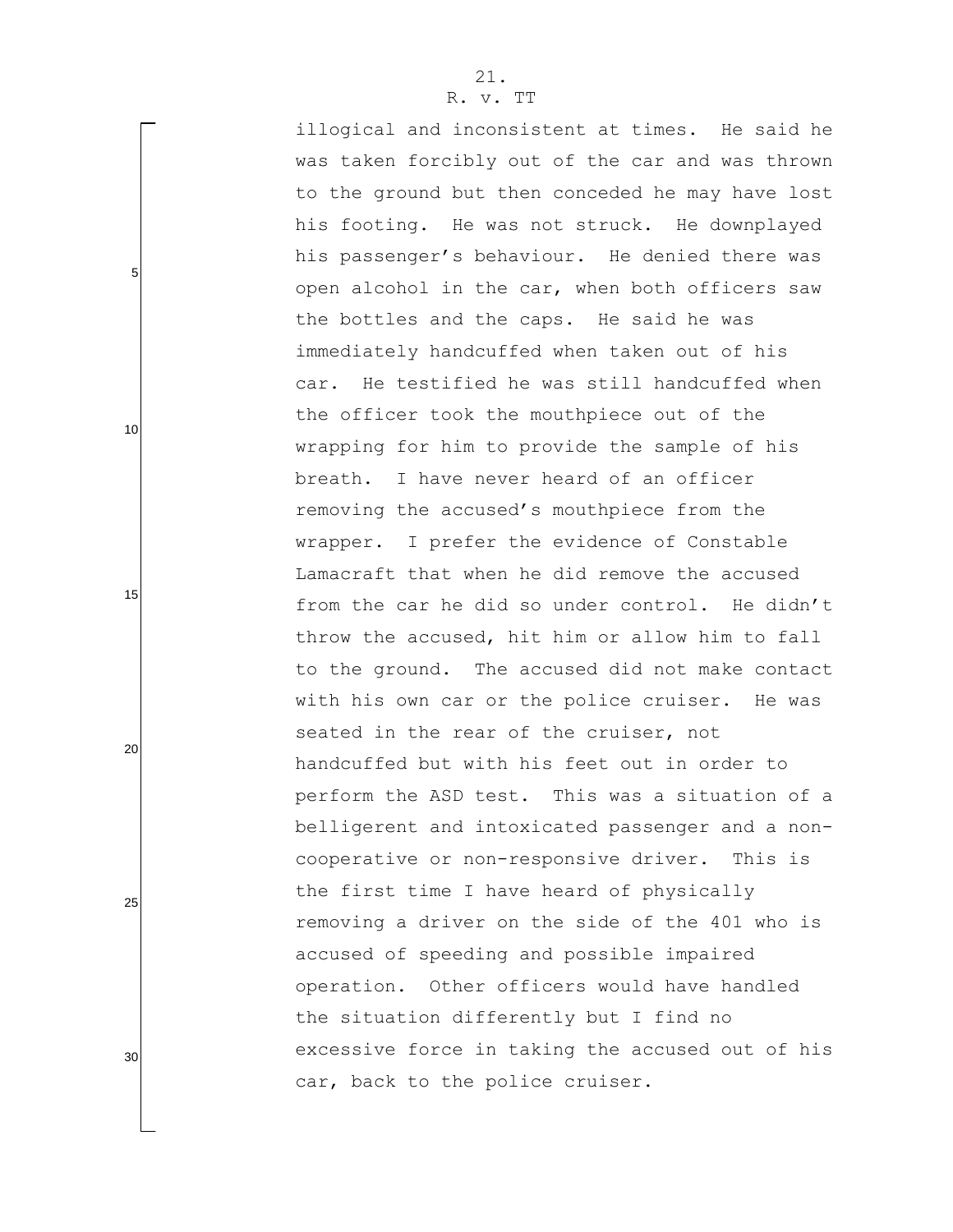It was proper for the Crown to concede and I agree that there was a *Charter* violation for holding the accused in the cell for four hours. This was not the worst case of over-holding. The accused's passenger was intoxicated and belligerent and did fall asleep back at the detachment but the accused should have been released from the cell. As the accused testified, he would have waited in the lobby for the passenger to sober up and be released so they could travel together, but he should have been released.

There is no pattern of conduct as alleged by the defence counsel, nor have I heard of similar over-holding applications in this jurisdiction.

To address the remedy for the *Charter* violation, I must first address the allegation the officer failed to have proper suspicions for the ASD demand. The threshold for the ASD demand is low, as I know from R. V. Scoutan, from our Ontario Court of Appeal. It is not necessary that a person show signs of impairment to found a basis for making a roadside breath demand, nor is it necessary that a police officer suspect the person is committing a crime. All that is required is that the police officer making the demand has reasonable grounds to suspect that a person has alcohol in their body.

The Crown submitted that the officer must have

5

10

15

25

20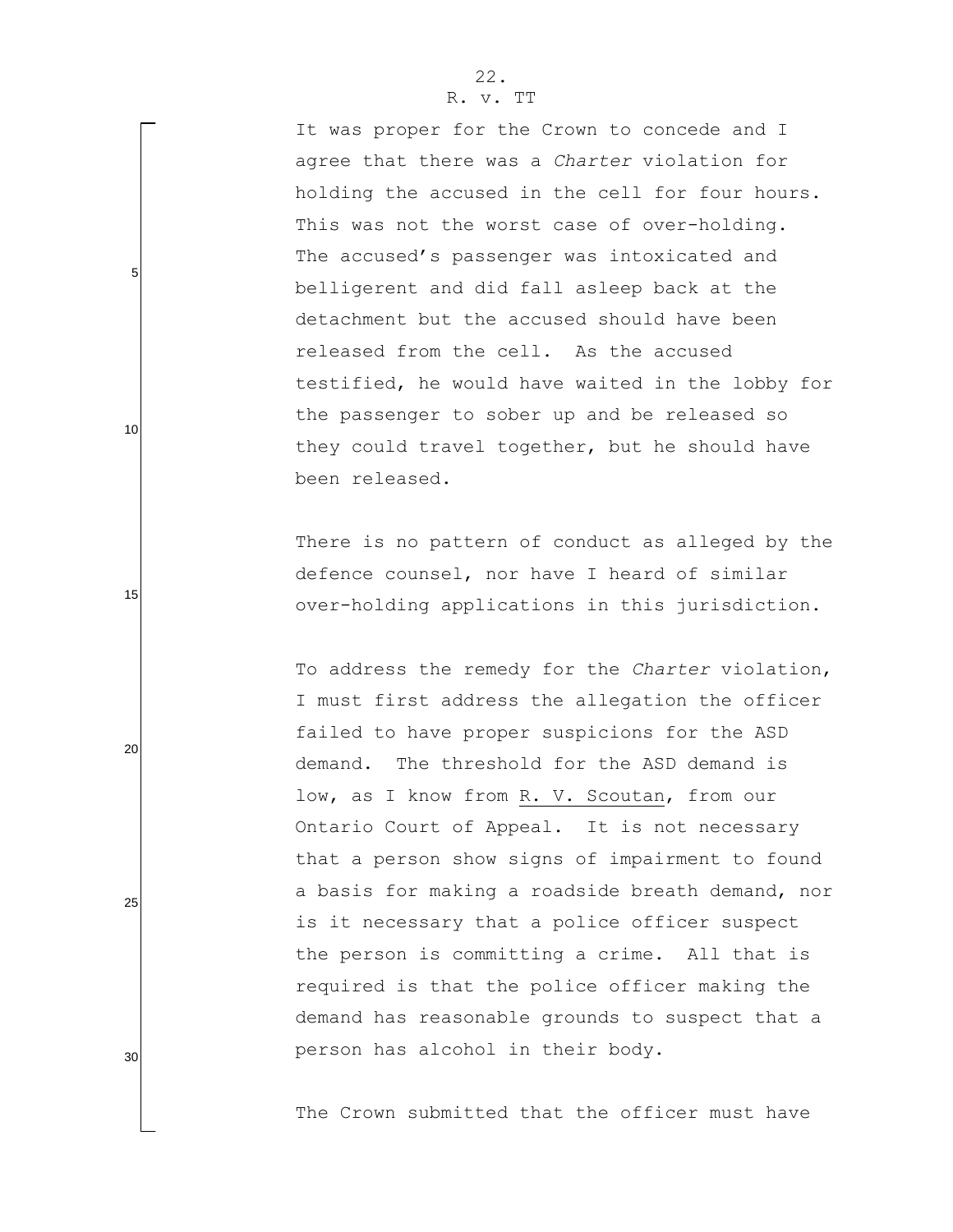reasonable suspicion but he doesn"t have to rule out all other explanation. It must be based on reasonable, discernable, objective facts. In this case the Crown submits the suspicion is based on the speed of the driving, the fact the driver didn"t stop right away, the driver was not responsive to questions, would not hand over his documents, wouldn"t get out of the vehicle and there was an odour of alcohol coming from the car, with an open case of beer in the car. The Crown submits the officer didn't need an odour of alcohol on the breath of the accused but the officer conceded that on the facts he had at the time he believed he needed to smell alcohol from the driver. This was based on the lack of other indicia like poor driving. There was no admission of the consumption of alcohol and there was the presence of two other sources for the smell of alcohol in the vehicle, other than from the accused himself. The officer testified once he got the driver out of the vehicle he smelled alcohol. While Constable Lamacraft testified about the smell of alcohol from the accused's body, he made no notes about the odour of alcohol coming from the accused's body or his breath. The Crown submitted that there may be reliability issues concerning the difference between the notes and the testimony but that goes to reliability and not credibility.

My notes concerning the officer"s evidence in

25

5

10

15

20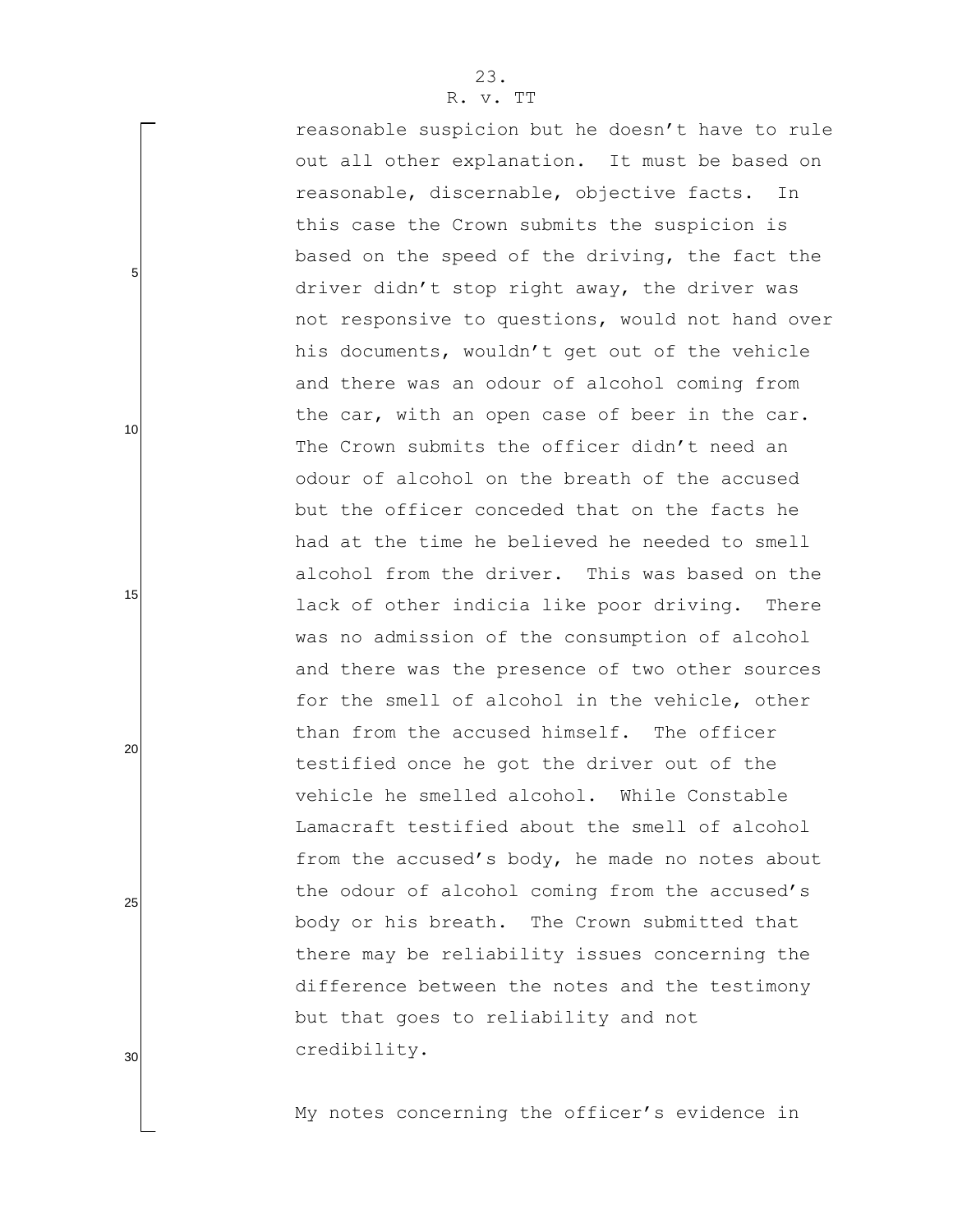this regard in-Chief said "I believe he has been drinking. There was a strong odour of alcohol from his body. No signs of impairment because his driving was speed alone, but stale beer. No other indicia because I was escorting him back. It was based on odour.'

And at the same point in cross-examination the officer agreed he was expected to keep accurate and comprehensive and detailed notes and he confirmed that the timeframe involved was from 8:07 he saw the vehicle on the road and the breath demand was at 8:10 and that his only notes in this regard were "pulled to shoulder. Forcibly removed driver due to nature of driving and strong smell of alcohol."

I note that the officer saw the vehicle at 8:07 coming from behind. He had to allow the vehicle to overtake him, then he followed the vehicle for one and a half to two kilometres to get the vehicle to stop. He noted no bad driving in that time, apart from the speed. The stop was safe. The officer then approached the passenger side and tried to address the driver with the loud belligerent passenger yelling. The officer came around to the driver"s side. He tried to speak to the driver concerning the documents. Then opened the door to get the driver out of the vehicle. He then removed the driver from the vehicle and escorted him back to the cruiser"s backseat, such that by 8:10 he read

5

15

10

25

20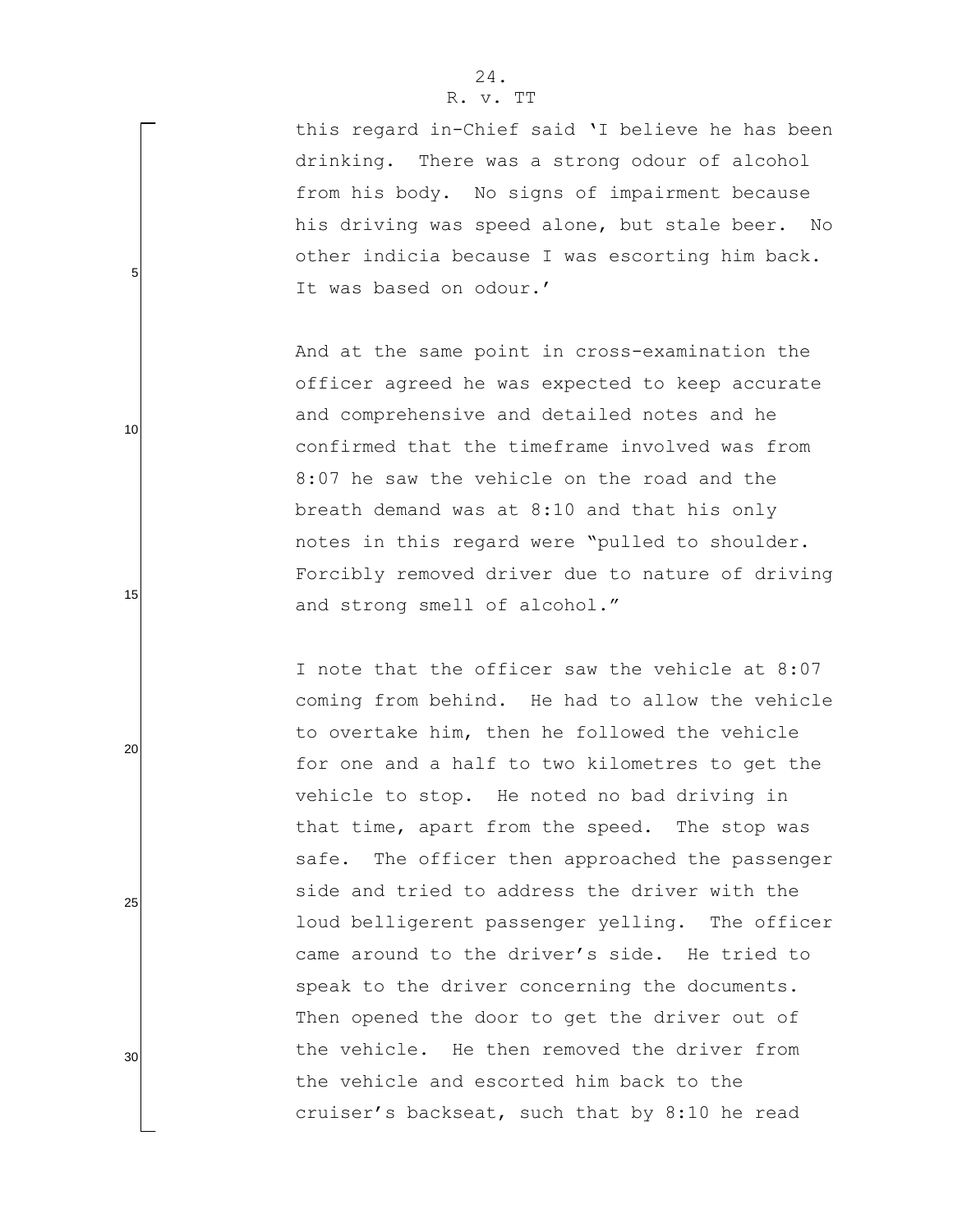5

10

15

20

25

30

the breath demand. That is a lot to transpire in three minutes, with scant notes concerning that interaction.

I note that neither the officer's observation of the driver being dazed and confused, nor about the smell of alcohol from the driver were in his notes. Just because they were not in the officer"s notes does not mean he didn"t make the observations. The officer"s notes are not evidence, they are a means to refresh his memory.

Justice Bourgeois in R. v. Martin from 2016 ONCJ 799 observed in that case "The officer took very little notes. In fact, the only notes he took in relation to his observations of her signs of impairment were upon his arrival, during this one minute period of time before making the approved screening demand."

Justice Moldaver in Wood v. Schaeffer from 2013 SCC 71 stated "To reiterate the importance, in fact the duty of a police officer to make notes to the justice system..." he quoted from the Martin"s Committee Report at paragraph 66 "...the notes of an investigator are often the most immediate source of evidence relevant to the commission of a crime. The notes may be closest to what the witness actually saw or experienced. As the earliest record created, they may be the most accurate."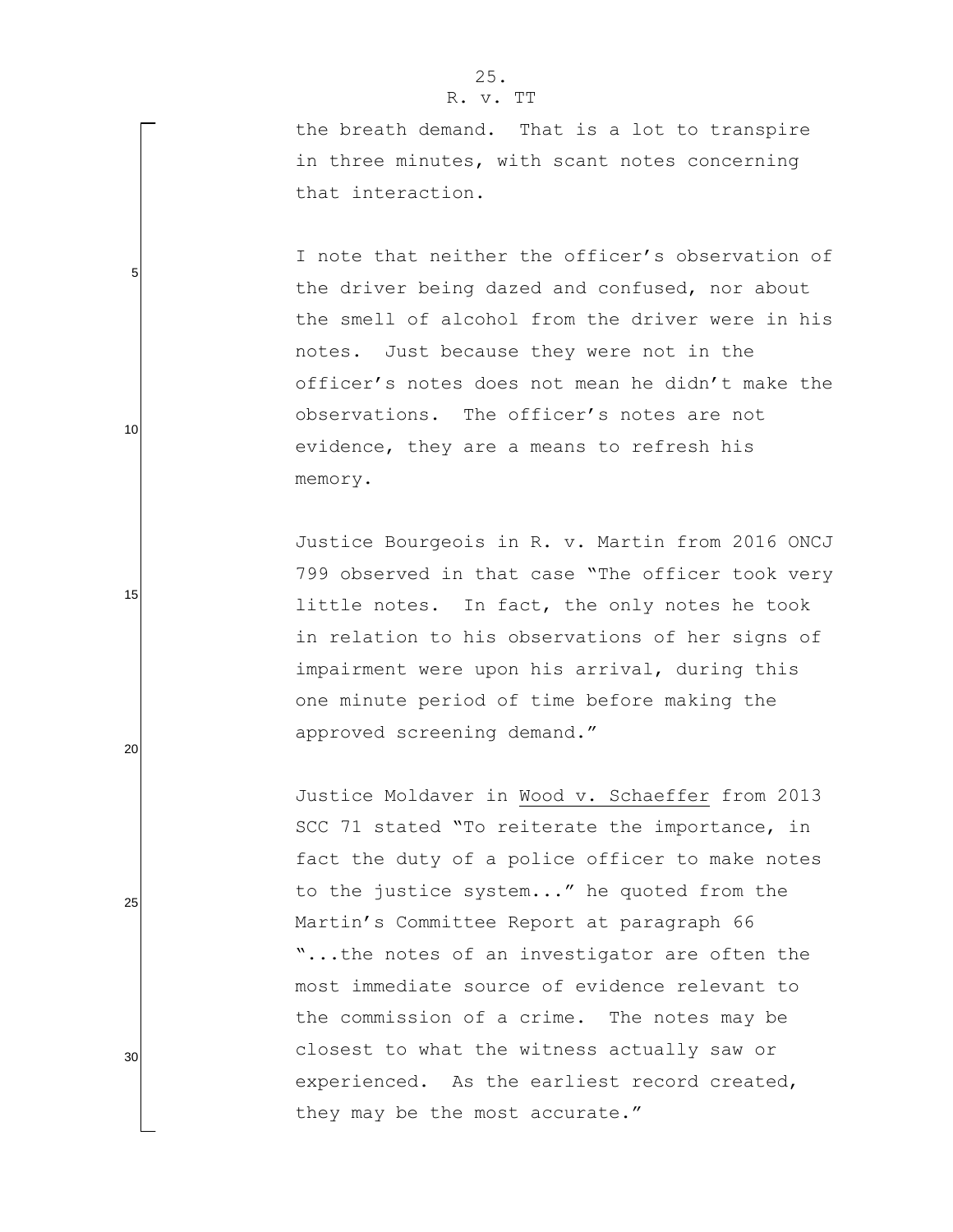Returning to this case, Constable Lamacraft testified largely from memory, without referring to his notes. It may be the smell of alcohol or the grounds for the ASD demand were obvious to him but I am troubled by the lack of notes about the grounds for the ASD demand when so much was going on in that brief period of time. I cannot see how the officer had distinguished if the smell of alcohol came from the car, the passenger or from the accused at the point of removing the driver from the car and escorting him to the cruiser when the driver had not spoken directly to him. As I have stated, Constable Lamacraft conceded he needed the smell of alcohol to make the ASD demand, absent the other indicia.

In the evidence concerning the officer's interaction with the driver when the driver was still in the driver's seat, the accused kept looking forward and was not speaking to the officer, other than saying 'please' 'please.' The officer grew upset and forcibly removed the driver. I have the suspicion the officer was frustrated by the lack of response from the driver and being on the side of the 401 and having been dragged by a motorist previously back in 2009, the officer was impatient with the driver's noncompliance. Don't forget this whole interaction from the time of seeing the vehicle, to the breath demand was three minutes.

5

15

10

25

20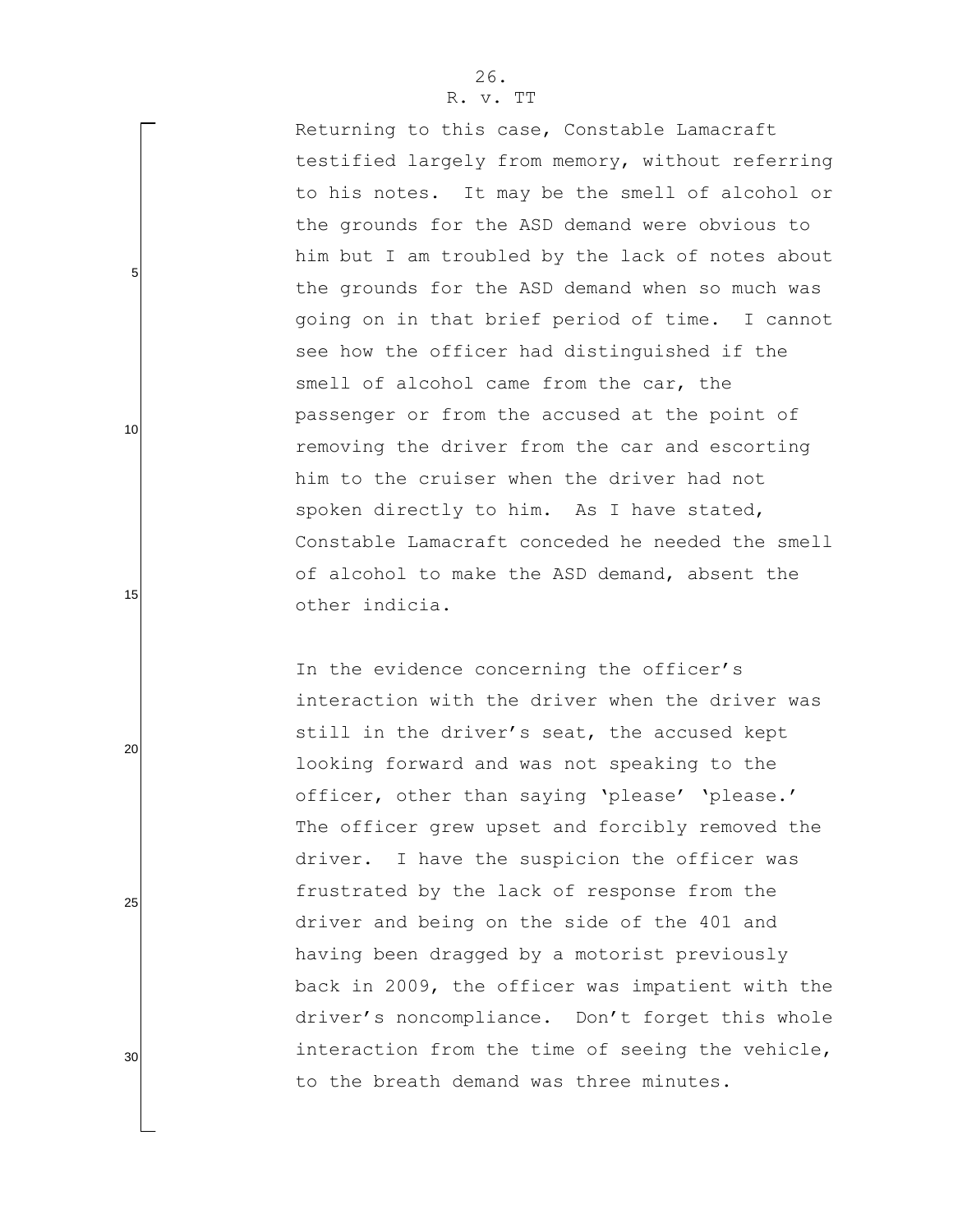The officer was mistaken about other documents that he prepared, other than the part about releasing him. As I stated, initially he completed the paperwork to release the accused at the scene but later stated the accused was taken to the detachment due to the condition of the passenger and he wanted to release the two of them together. But, he testified that the accused was detained because he fell asleep in the cell and the officer didn"t want to wake him. But, when confronted with an actual log the officer agreed that the log stated that the accused was sitting up and not sleeping. It was the passenger, I believe who was sleeping. Later the officer tried to justify the detention of the accused, saying that the accused was impaired but the reason for the detention was not in the officer"s notes.

The Crown must prove that it is a valid demand, both subjectively and objectively. It is difficult to objectively discern what the officer"s suspicion was to make an ASD demand when the time to make the observations was so short, with so much happening, such that the officer"s testimony on this issue was unclear and there are essentially no notes concerning those observations. The lack of notes makes it difficult to determine whether the officer's suspicions were reasonable. The Crown must prove the validity of the demand beyond a reasonable doubt. The suspicion is found only

5

10

15

25

20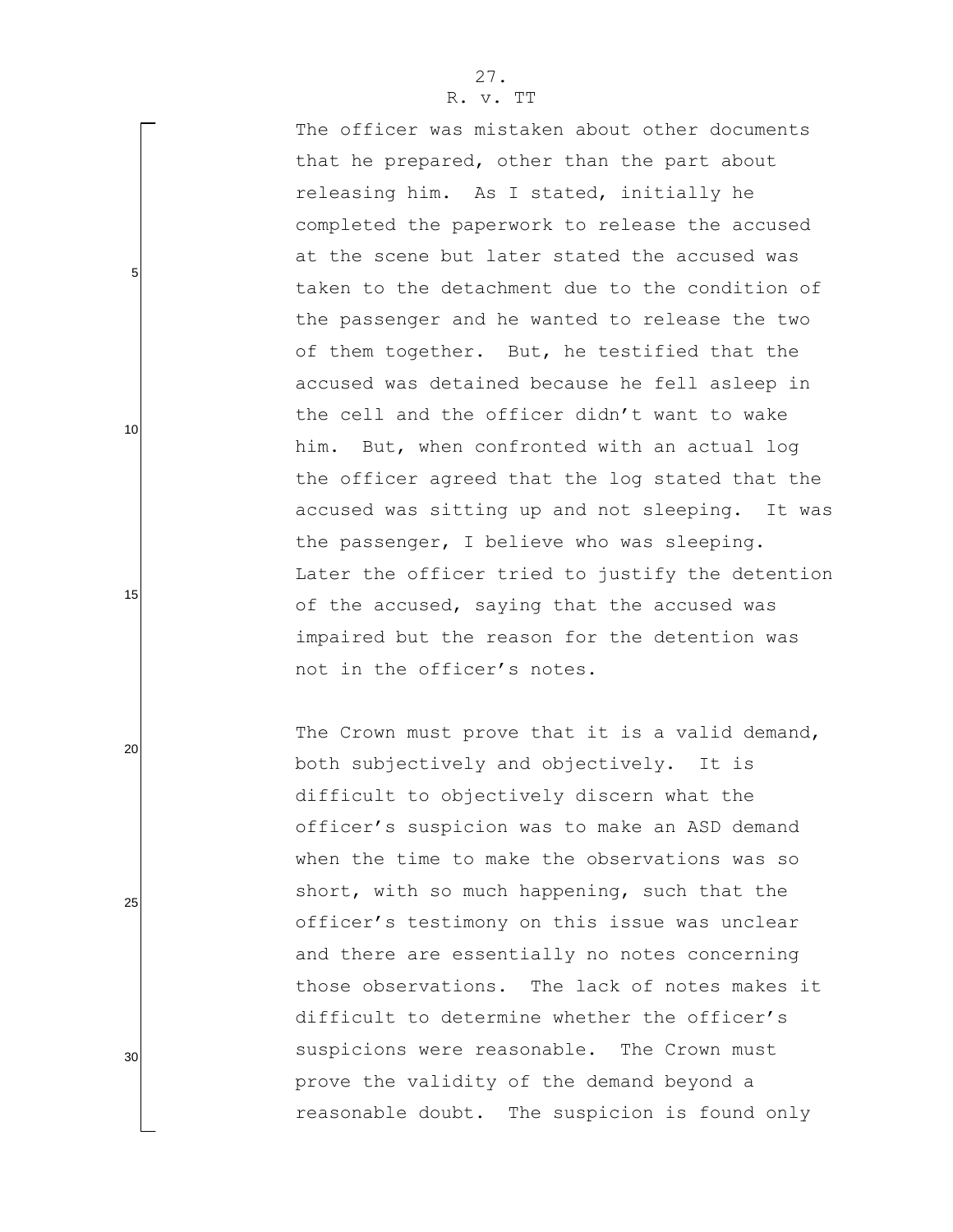in the officer's testimony and not in his notes. And the notes do not reflect other evidence. For example, the officer told the accused he would be released at the scene and the accused was then detained. Sergeant Farrow testified Constable Lamacraft told him the driver was a suspended driver and that both the accused and the passenger were grossly intoxicated but Constable Lamacraft said "no, we were clear on that point, neither statement was accurate.'

I have not been satisfied beyond a reasonable doubt that Constable Lamacraft had a reasonable suspicion the accused had alcohol in his body to warrant making an ASD demand. Since this was not a valid demand the accused cannot be compelled to comply with the demand. I must still consider the Grant analysis arising from the *Charter* violation for over-holding. As everyone is aware R. v. Grant from 2009 SCC 32 outlines a test for the exclusion of evidence under Section 24(2). "A Court must assess and balance the effect of admitting the evidence on society's confidence in the justice system having regard to the following three points. 1) the seriousness of the *Charter* infringing state conduct, 2) the impact of the breach on the *Charter* protected interests of the accused, and 3) society"s interest in the adjudication of the case on its merits."

I'm aware of the court of appeal's decision in

5

10

15

20

25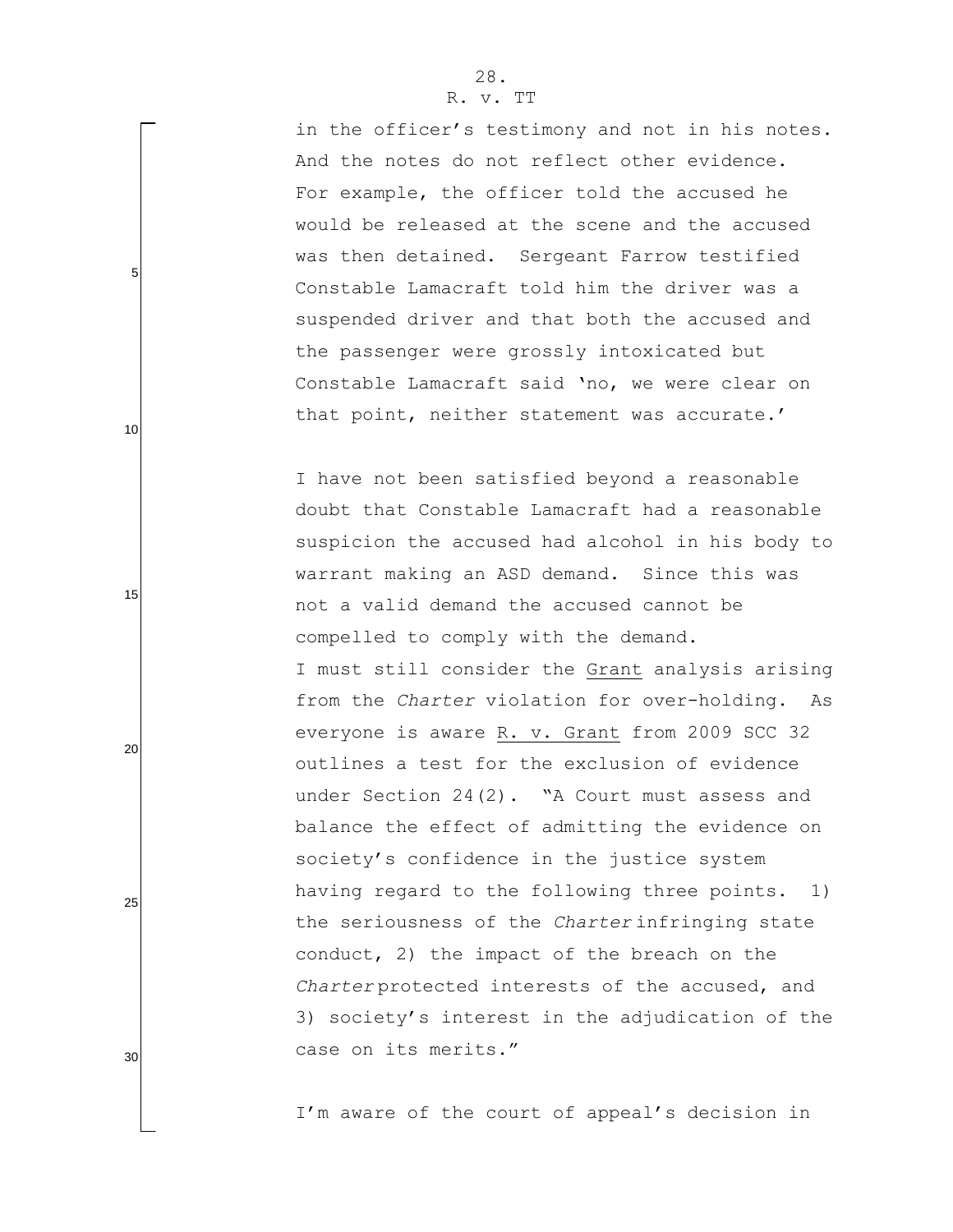# 29.

#### R. v. TT

R. v. Iseler, I-S-E-L-E-R, from 2004, from the Ontario Court of Appeal. I agree with the Crown that this is not the clearest of cases to warrant a stay of proceedings. I have heard no cases in this jurisdiction concerning any or a systematic discrimination of over-holding. There was no evidence of that issue, as in Iseler. This Section 9 breach was a breach but it was just over the line.

I am also aware of the aforementioned decision of R. v. Pino, 2016 Ontario Court of Appeal 389. At paragraph 72 of Pino the court of appeal adopted a purposeful approach to the evidence obtained in a manner analysis. Under this approach five considerations apply. 1) the approach should be generous, consistent with the purpose of Section 24(2), 2) the Court should consider the entire "chain of events" between the accused and the police, 3) the requirement may be met where the evidence and the *Charter* breach are part of the same transaction or course of conduct, 4) the connection between the evidence and the breach may be causal, temporal, or contextual, or any combination of these three connections and 5) the connection cannot be too tenuous or too remote."

I'm also aware of the recent court of appeal decision in R. v. Jennings from this year where the court of appeal addressed the exclusion in evidence in over 80 cases. That case albeit was

30

25

5

10

15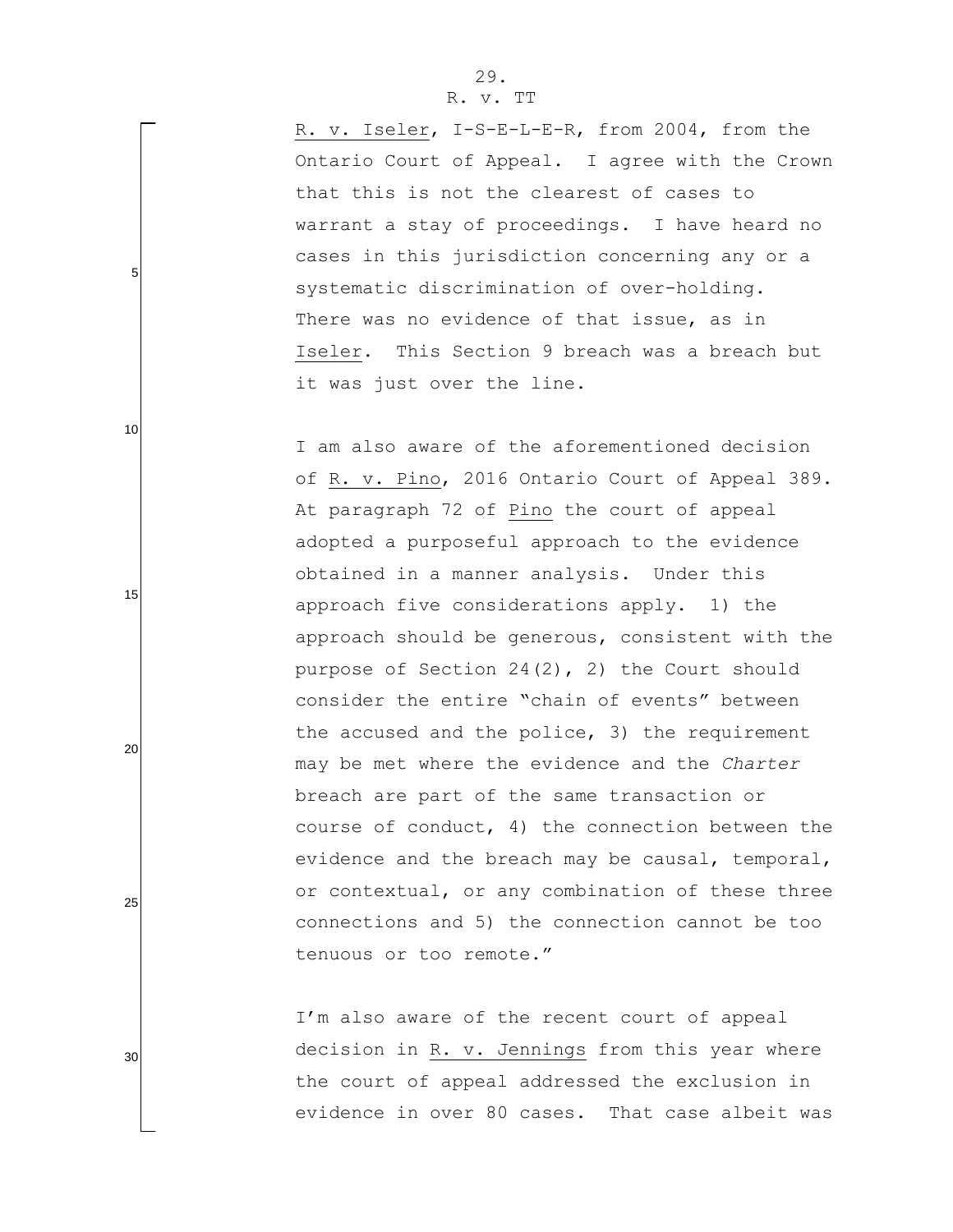# 30.

R. v. TT

dealing with breath readings.

5

10

15

20

25

30

In this case I do find the chain of events from the accused being pulled out of his car, the observations made at the side of the road, his forcibly walked back to the police cruiser, then taken to the police detachment and held in the cell far longer than was required, is all part of one chain of events. There was a temporal connection between the observations at the roadside and the subsequent *Charter* breach. The connection is not too tenuous or too remote.

In the Grant analysis "The first line of inquiry requires the Court to assess whether the admission of the evidence would bring the administration of justice into disrepute by sending a message to the public that the courts effectively condone state deviation from the rule of law by failing to dissociate themselves from the fruits of that unlawful conduct."

It is clear that any *Charter* breach is a serious matter, however it is important to consider the breach on a scale of seriousness with blatant disregard to someone"s *Charter's* rights as being extremely serious. A violation of Section 9 of over-holding or delaying the release of an accused is, in my view a serious breach. The accused"s liberty was taken away from him. This was a highway traffic stop that quickly turned into a forcible removal and subsequent refusal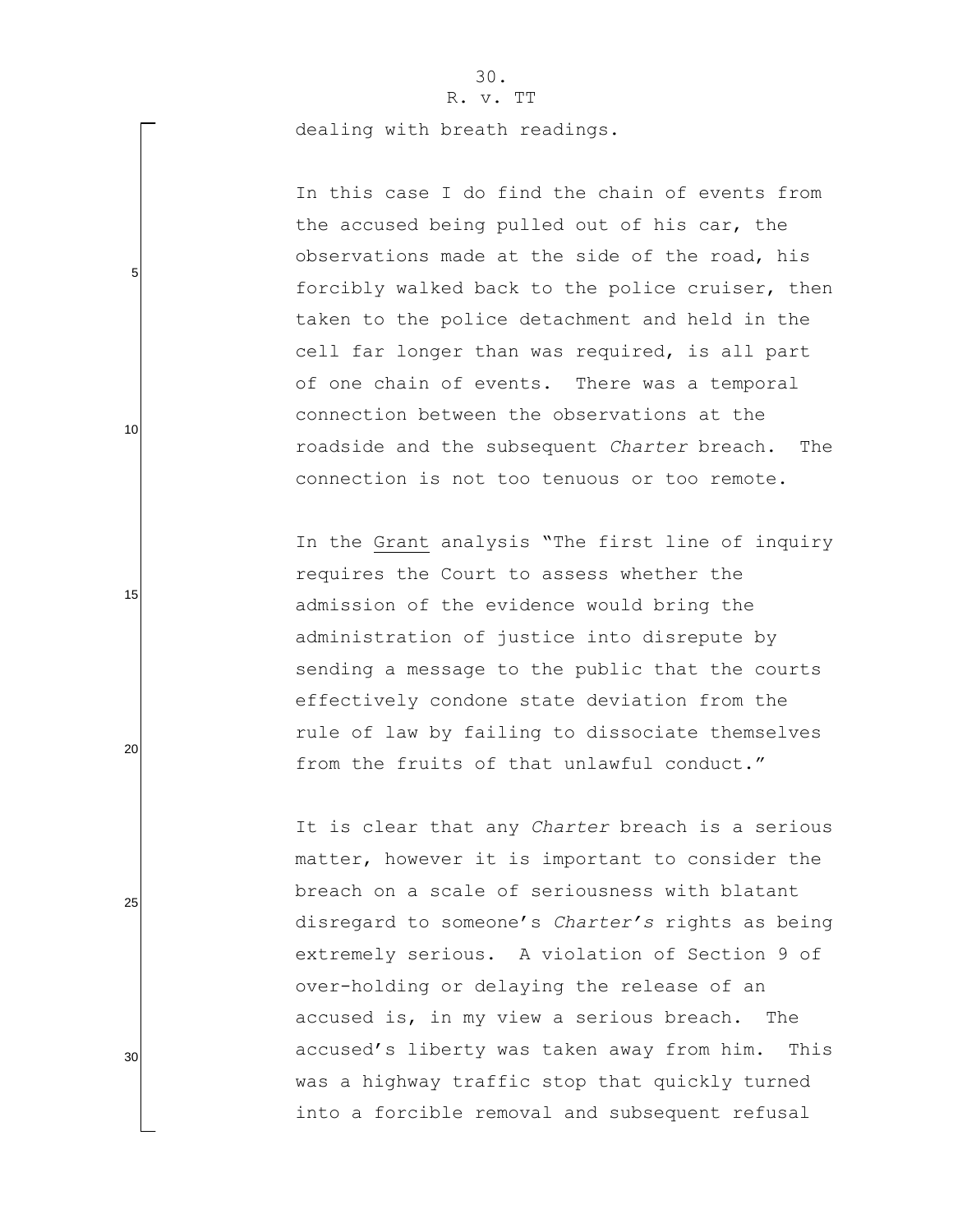5

10

15

20

25

30

case and deprived someone's liberty for a number of hours. That needs to be taken seriously.

I did not find removal from the car was excessive force but I do not wish to be taken as concluding that this was acceptable or routine conduct. The accused was treated far more harshly at the roadside than his belligerent passenger. The *Charter* breach, together with the additional conduct which, when looked at collectively, adds to the seriousness of the breach.

Accordingly, I conclude there was sufficiently serious *Charter* breach in this case and the circumstances about the conduct would favour the exclusion of the evidence. This behaviour needs to be condoned and a strong message needs to be sent that these type of conduct are not to be tolerated.

The second stage of inquiry "focusses on the seriousness of the impact of the breach on the *Charter* protected interests of the accused. It calls for an evaluation of the extent to which the breach actually undermined the interests protected by the right infringed."

It's clear that unjustified imprisonment of someone still presumed to be innocent significantly impact upon the *Charter* protected right of non-arbitrary detention or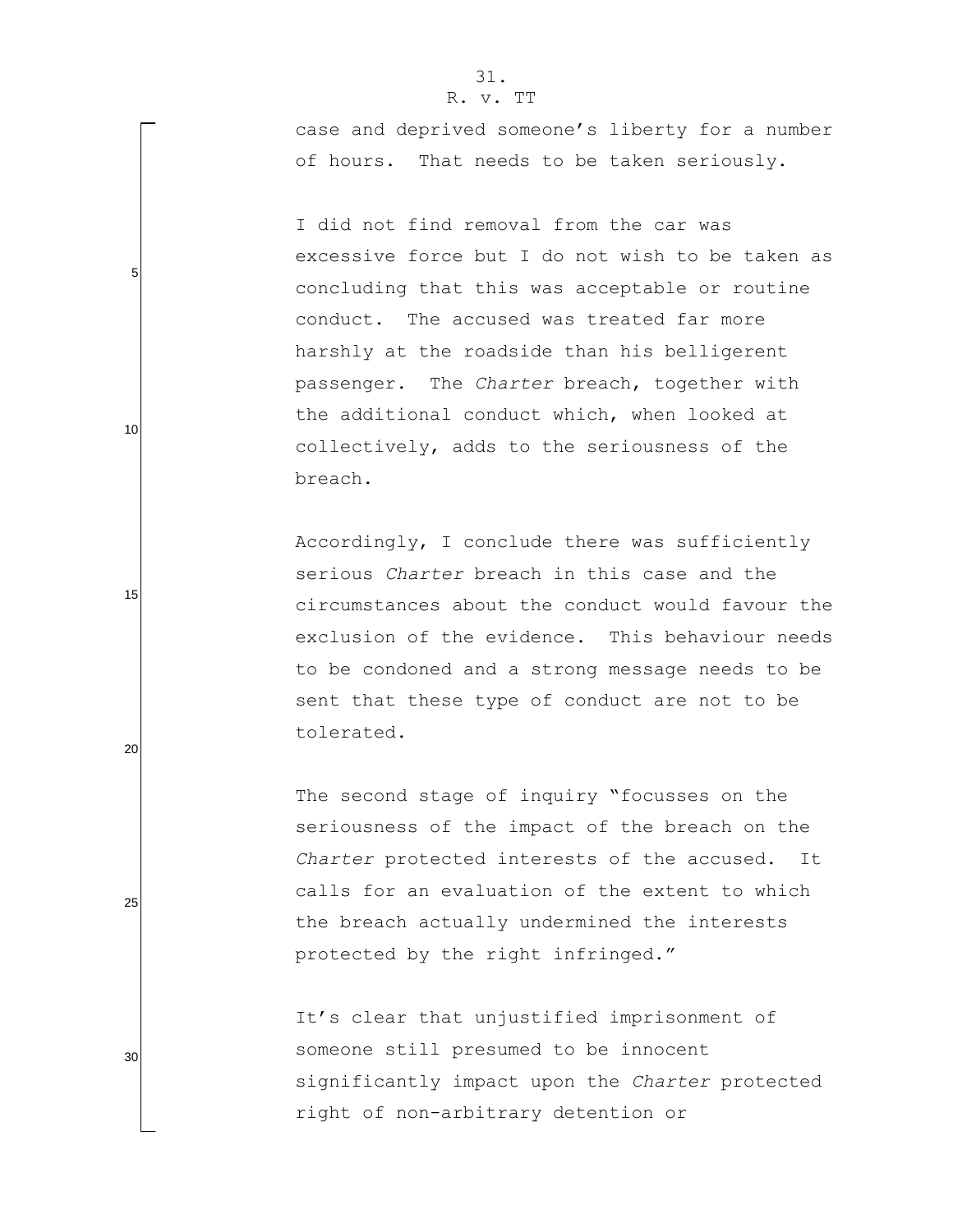# 32.

### R. v. TT

imprisonment. I recognize this accused would've remained at the detachment to await the release of his passenger but his liberty would not have been restrained.

Accordingly, in the circumstances the impact on this *Charter* protected right slightly favours the exclusion of evidence.

The third phase of the test "focuses on society's interest in the adjudication of the case on its merits." Will the truth seeking function of the criminal trial process be better served by the admission or the exclusion of the evidence?

The evidence in our case is the officer's observations at the roadside, they"re not the results of a breathalyzer machine. The observations are critical but they are not as reliable as the results of a breathalyzer machine. All drinking and driving cases are serious matters. These factors militate slightly in favour of admitting the evidence.

When I balance all the relevant factors in this matter I am satisfied that the defence has established that the inclusion of the observations at the roadside, given the nature of the violation, would bring the administration of justice into disrepute. If required, I would have excluded the observations made at the

5

10

15

20

25